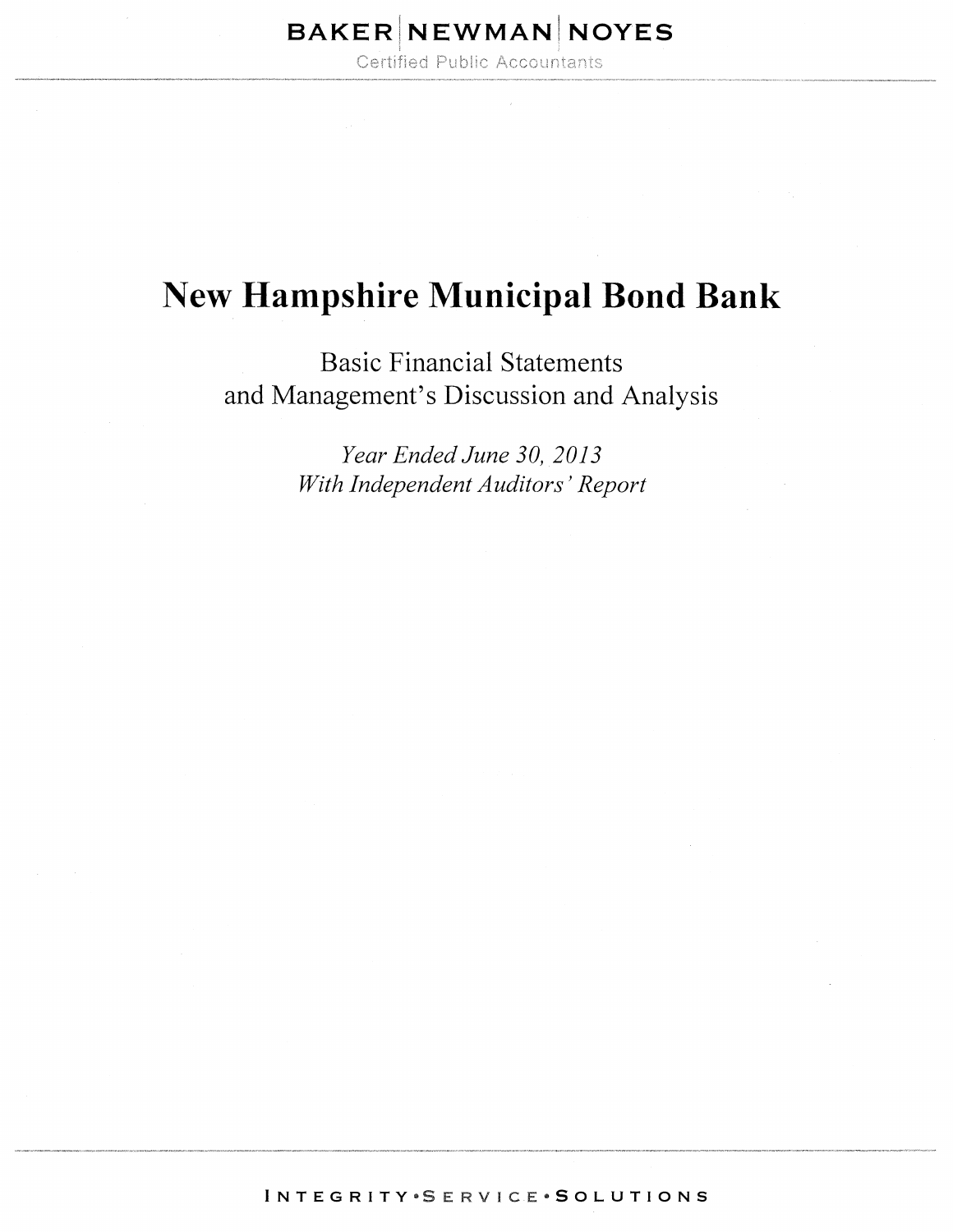#### BASIC FINANCIAL STATEMENTS AND MANAGEMENT'S DISCUSSION AND ANALYSIS

For the Year Ended June 30, 2013

## TABLE OF CONTENTS

| Independent Auditors' Report                                 | $1 - 2$   |
|--------------------------------------------------------------|-----------|
| Management's Discussion and Analysis                         | $3 - 8$   |
| <b>Basic Financial Statements:</b>                           |           |
| <b>Statements of Net Position</b>                            | $9 - 10$  |
| Statements of Revenues, Expenses and Changes in Net Position | $11 - 12$ |
| <b>Statements of Cash Flows</b>                              | $13 - 16$ |
| Notes to Financial Statements                                | $17 - 30$ |
|                                                              |           |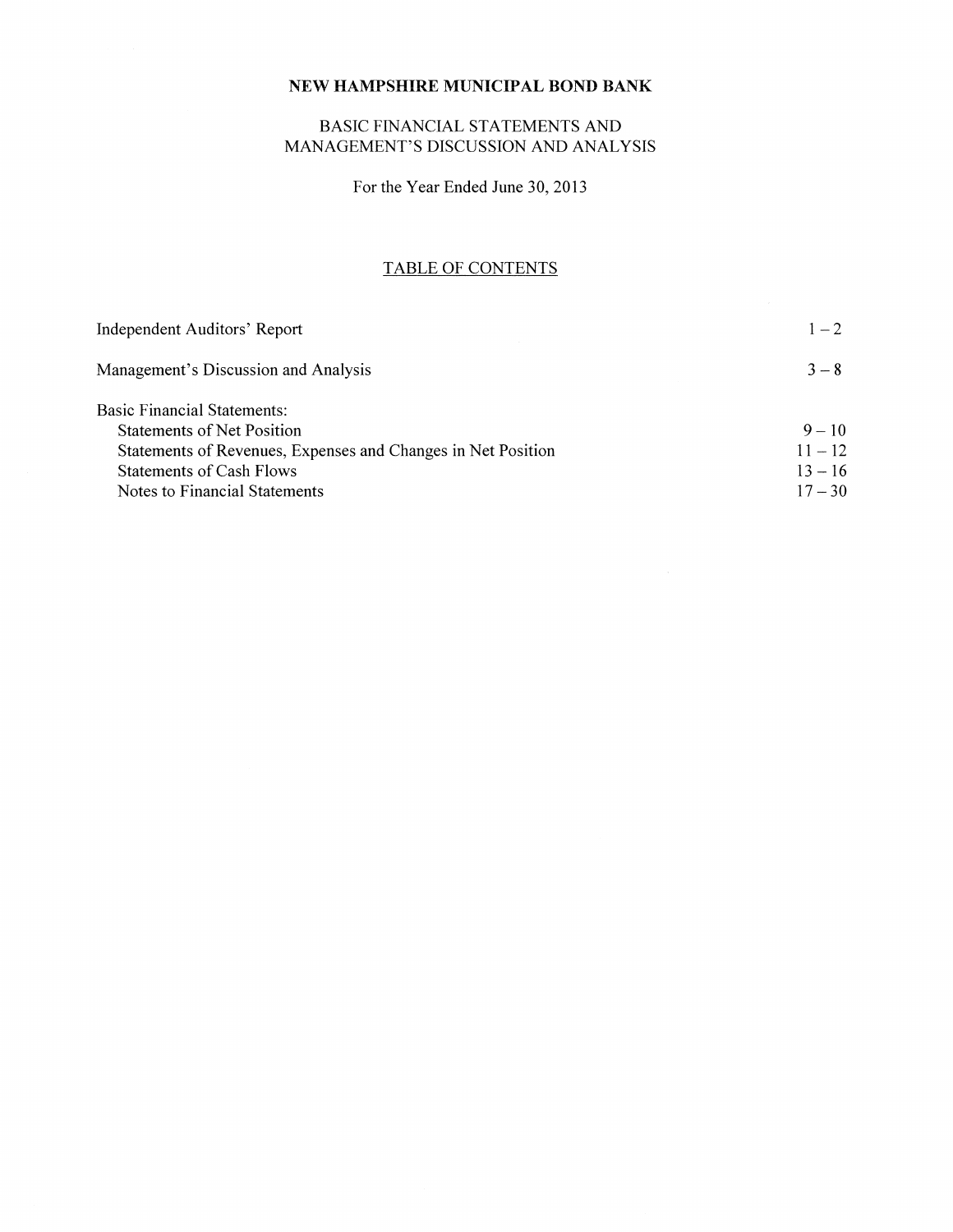# **BAKER NEWMAN NOYES**

Certified Public Accountants

#### **INDEPENDENT AUDITORS' REPORT**

Board of Directors New Hampshire Municipal Bond Bank

We have audited the accompanying financial statements, consisting of the General Operating Fund Group, State Guaranteed Fund Group, Qualified School Construction Fund Group, Non-State Guaranteed Fund Group, and Coe-Brown Northwood Academy Fund Group, of New Hampshire Municipal Bond Bank (the Bond Bank), which comprise the statements of net position as of June 30, 2013, and the related statements of revenues, expenses and changes in net position, and cash flows for the year then ended, and the related notes to the financial statements.

#### **Management's Responsibility for the Financial Statements**

Management is responsible for the preparation and fair presentation of these financial statements in accordance with accounting principles generally accepted in the United States of America; this includes the design, implementation, and maintenance of internal control relevant to the preparation and fair presentation of financial statements that are free from material misstatement, whether due to fraud or error.

#### **Auditors' Responsibility**

Our responsibility is to express an opinion on these financial statements based on our audit. We conducted our audit in accordance with auditing standards generally accepted in the United States of America. Those standards require that we plan and perform the audit to obtain reasonable assurance about whether the financial statements are free from material misstatement.

An audit involves performing procedures to obtain audit evidence about the amounts and disclosures in the financial statements. The procedures selected depend on the auditors' judgment, including the assessment of the risks of material misstatement of the financial statements, whether due to fraud or error. In making those risk assessments, the auditor considers internal control relevant to the entity's preparation and fair presentation of the financial statements in order to design audit procedures that are appropriate in the circumstances, but not for the purpose of expressing an opinion on the effectiveness of the entity's internal control. Accordingly, we express no such opinion. An audit also includes evaluating the appropriateness of accounting policies used and the reasonableness of significant accounting estimates made by management, as well as evaluating the overall presentation of the financial statements.

We believe that the audit evidence we have obtained is sufficient and appropriate to provide a basis for our audit opinion.

Baker Newman & Noyes, LLC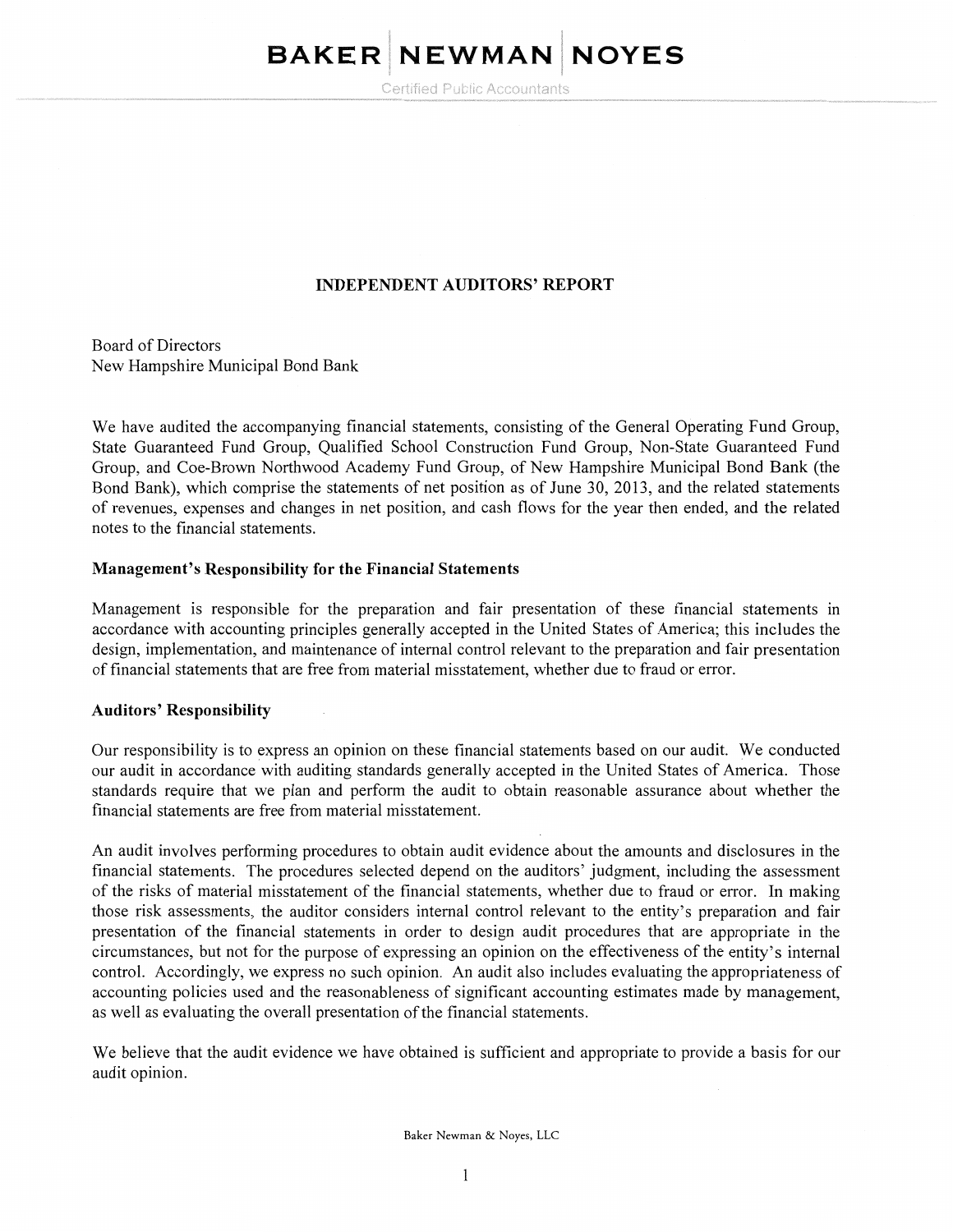Board of Directors New Hampshire Municipal Bond Bank

#### **Opinion**

In our opinion, the financial statements referred to above present fairly, in all material respects, the financial position of New Hampshire Municipal Bond Bank, as well as the individual fund groups referred to above, as of June 30, 2013, and the changes in net position and cash flows thereof for the year then ended in accordance with accounting principles generally accepted in the United States of America.

#### **Other Matters**

#### *Required Supplementary Information*

Accounting principles generally accepted in the United States of America require that the Management's Discussion and Analysis be presented to supplement the basic financial statements. Such information, although not a part of the basic financial statements, is required by the Governmental Accounting Standards Board who considers it to be an essential part of financial reporting for placing the basic financial statements in an appropriate operational, economic, or historical context. We have applied certain limited procedures to the required supplementary information in accordance with auditing standards generally accepted in the United States of America, which consisted of inquiries of management about the methods of preparing the information and comparing the information for consistency with management's responses to our inquiries, the basic financial statements, and other knowledge we obtained during our audit of the basic financial statements. We do not express an opinion or provide any assurance on the information because the limited procedures do not provide us with sufficient evidence to express an opinion or provide any assurance.

Manchester, New Hampshire October 15, 2013

Baker Navman & Noyes

Limited Liability Company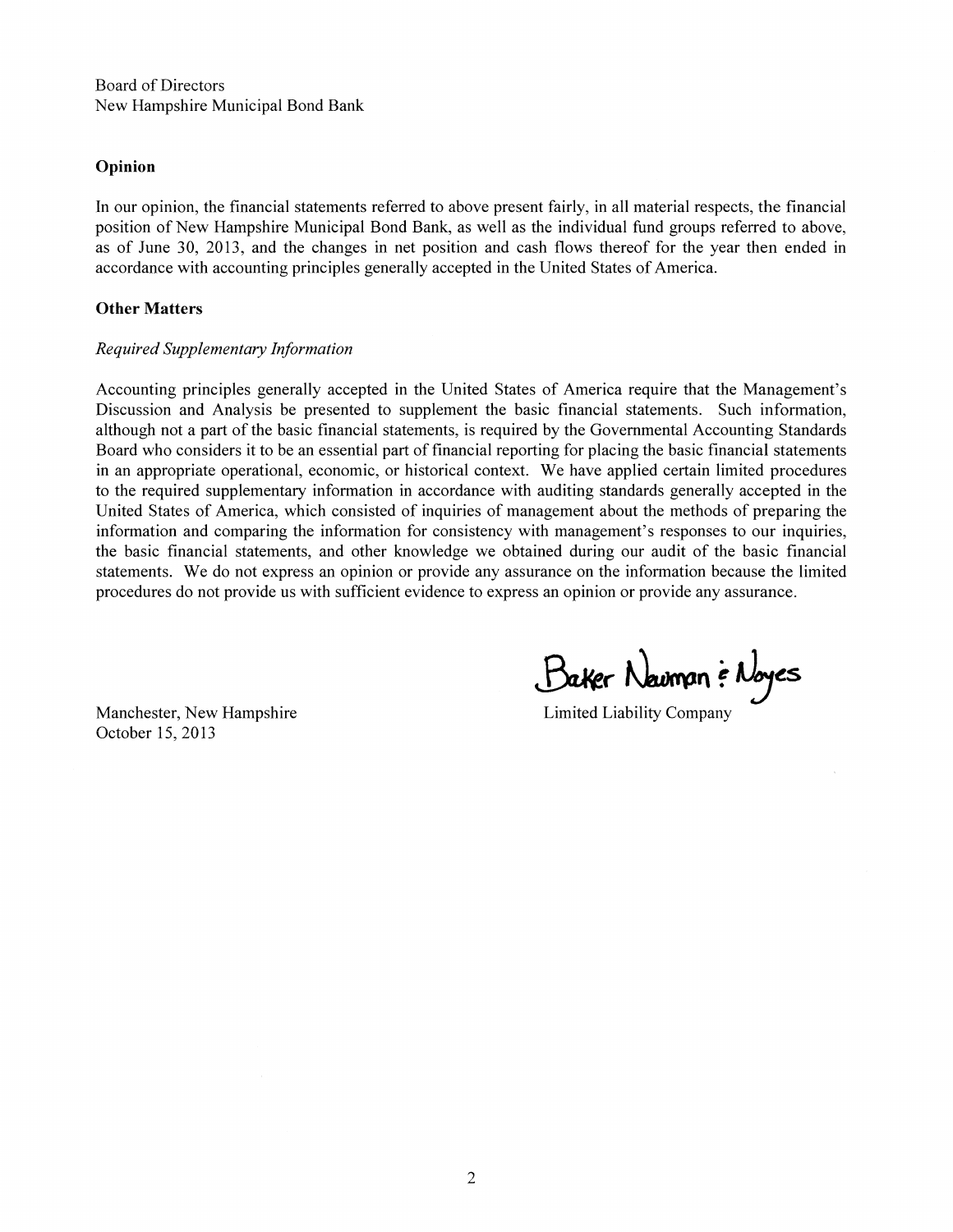#### MANAGEMENT'S DISCUSSION AND ANALYSIS

#### June 30, 2013

As financial management of the New Hampshire Municipal Bond Bank (the Bond Bank), we offer readers of these financial statements this narrative, overview and analysis of the financial activities of the Bond Bank for the fiscal year ended June 30, 2013. This discussion and analysis is designed to assist the reader in focusing on the significant financial issues and activities of the Bond Bank and to identify any significant changes in financial position. We encourage readers to consider the information presented here in conjunction with the basic financial statements as a whole.

#### **Financial Highlights**

Revenues for the Bond Bank were \$42,123,321 for fiscal year 2013, a decrease of \$5,370,261 or 11.3% below fiscal year 2012.

| Interest on loans receivable from governmental units<br>Interest income from investments | \$(751,803)<br>(237, 638) |
|------------------------------------------------------------------------------------------|---------------------------|
| Net decrease in the fair value of investments                                            | (4,682,947)               |
| Other income                                                                             | 302,127                   |
| Total decrease                                                                           | \$ (5,370,261)            |

Total decrease

• Investments are recorded at fair value to comply with the Governmental Accounting Standards Board's rules. The Bond Bank generally holds investments until maturity to pay reserve fund bonds as they become due, so fluctuations in the fair value of the investments have a minimal long-term effect.

| Operating loss for 2013                                                         | \$ (908, 951) |
|---------------------------------------------------------------------------------|---------------|
| Add net decrease in the fair value of investments                               | 2,574,697     |
| Operating income for 2013 (excluding net decrease in fair value of investments) | \$1,665,746   |

- Net position of the Bond Bank decreased \$908,951 in fiscal year 2013. At June 30, 2013, the Bond
- Bank had a net position of \$24,981,392, a decrease of 3.5% from the prior year.
- The Bond Bank's bonds outstanding at June 30, 2013 of \$962,561,178 represents a net decrease of \$12,197,141 from the balance at June 30, 2012. This decrease was the result of the following activity in fiscal year 2013:

| Issued 2012 B, C, D and 2013 A, B bonds totaling | \$123,410,000  |
|--------------------------------------------------|----------------|
| Adjustment to deferred loss and premiums         | 412.730        |
| Refunded principal                               | (58, 595, 000) |
| 2013 principal paid                              | (77, 424, 871) |
|                                                  |                |
| Total net decrease                               | (12, 197, 141) |

• The 2013 A series, issued in February 2013, was a refunding issue resulting in approximately \$3.6 million in savings in debt service, with a net present value savings of \$3.1 million. A second refunding was issued in April 2013, series 2013 B, resulting in approximately \$2 million in savings in debt service, with a net present value savings of \$1.9 million.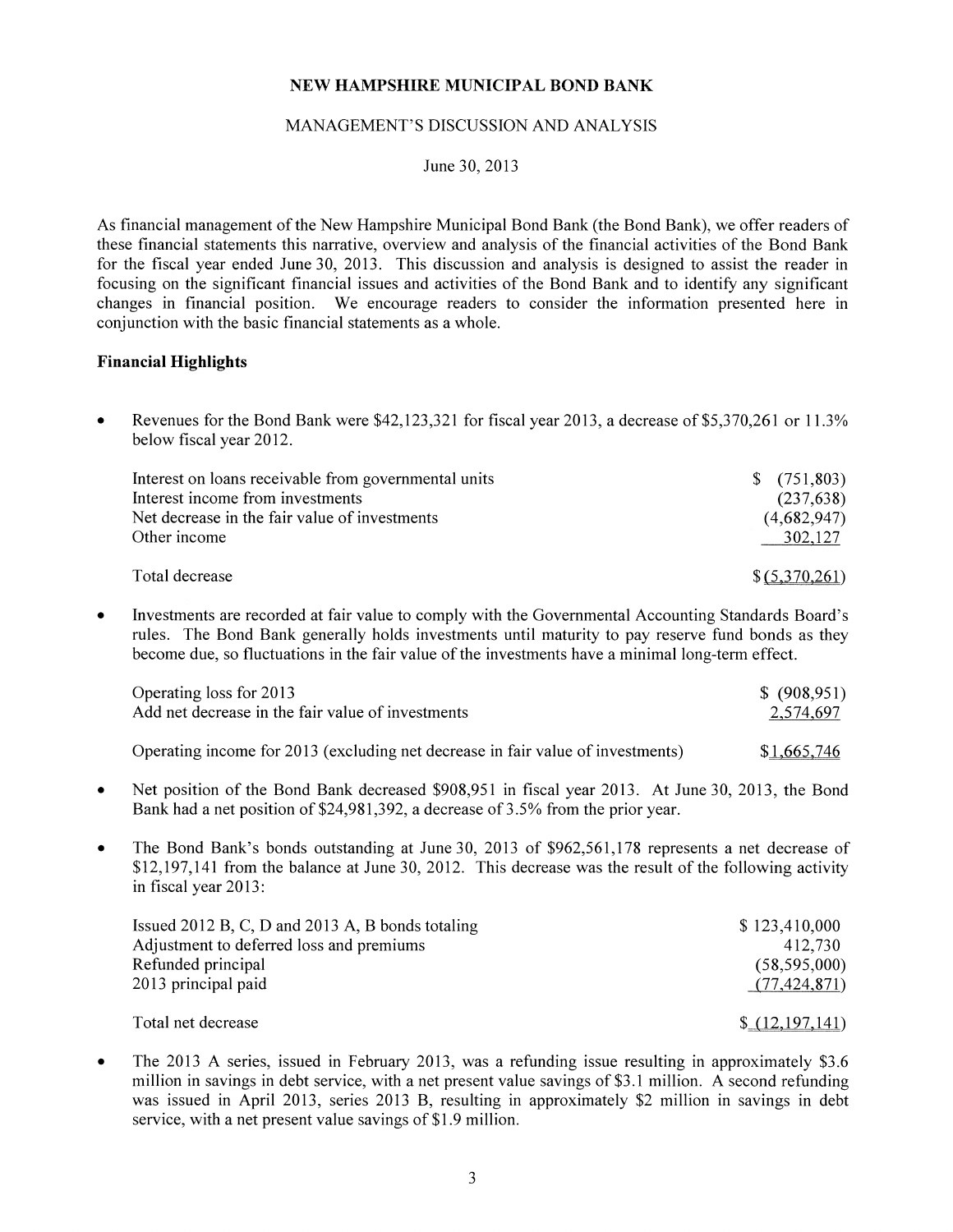#### MANAGEMENT'S DISCUSSION AND ANALYSIS (CONTINUED)

#### June 30, 2013

- The Bond Bank provided \$60,750,000 in new loans to local governmental units during fiscal year 2013 resulting in a net decrease of \$8,725,000, which was a 12.6% decrease from the loans provided in fiscal year 2012. Reserve bonds totaling \$3,525,000 were issued as part of the 2012 B, C and D issues.
- In September 2012, the Bond Bank issued 2012 Series C bonds to refinance fifty USDA loans for 24 municipalities. This refinancing resulted in approximately \$6.1 million savings in debt service and a present value savings of approximately \$4 million.

#### **Overview of the Bond Bank**

The Bond Bank was created in 1977 by an Act of the New Hampshire Legislature, RSA:35-A, is a public body corporate and politic and is constituted as an instrumentality exercising public and essential governmental functions of the State. The Bond Bank was established to issue bonds for the purpose, among other things, of providing funds to enable it to lend money to counties, cities, towns, school districts or other districts (the governmental units) within the State of New Hampshire. The provision of funds is accomplished by the direct purchase from such governmental units of their bonds, notes or evidence of debt payable from taxes, charges for services or assessments.

As the result of the Bond Bank issuing tax-exempt debt, it is required to prepare arbitrage rebate calculations for each series of bonds outstanding and remit payment to the Internal Revenue Service every five years. The Bond Bank's policy is to review the calculations annually for financial statement purposes. The Bond Bank has hired an outside firm to calculate arbitrage rebate liability and required payments.

Since its inception, the Bond Bank has issued bonds for its non guaranteed program pursuant to a General Resolution adopted on December 1, 1978, as amended from time to time (the 1978 Resolution). On July 14, 2005, the Bond Bank adopted a new General Resolution (the 2005 Resolution). While substantially similar to the 1978 Resolution, the 2005 Resolution contained a number of improvements, including a flexible reserve fund sizing requirement, wholesale changes in permitted investments, the ability to meet its reserve fund requirement with surety bond policies and other credit facilities, and a streamlined approach to calling bonds for early redemption. The Bond Bank has issued eight series of bonds under the terms of the 2005 Resolution, totaling \$295,571,000. Bonds issued under the 2005 Resolution are separately secured from all other bonds of the Bond Bank, including those issued under the 1978 Resolution. The adoption of the 2005 Resolution has not resulted in any substantive change to the Bond Bank's overall program.

The Bond Bank analyzes the cost effectiveness of the 1978 Resolution and the 2005 Resolution whenever a new issue of bonds is being considered. Due to the downgrades of the surety bond providers, this is no longer a viable method of funding the reserve fund. Depending on the structure of the new bonds and the reserve fund requirements, we analyze the best alternative by comparing the availability of investments in the market and the possibility of purchasing State of New Hampshire bonds. In fiscal year 2013, all of the bonds were issued per the 1978 Resolution. A State of New Hampshire bond was purchased to fund the reserve fund for the 2012 C issue, and U.S. Treasury, State and Local Government Securities were purchased for the 2012 B and D issues.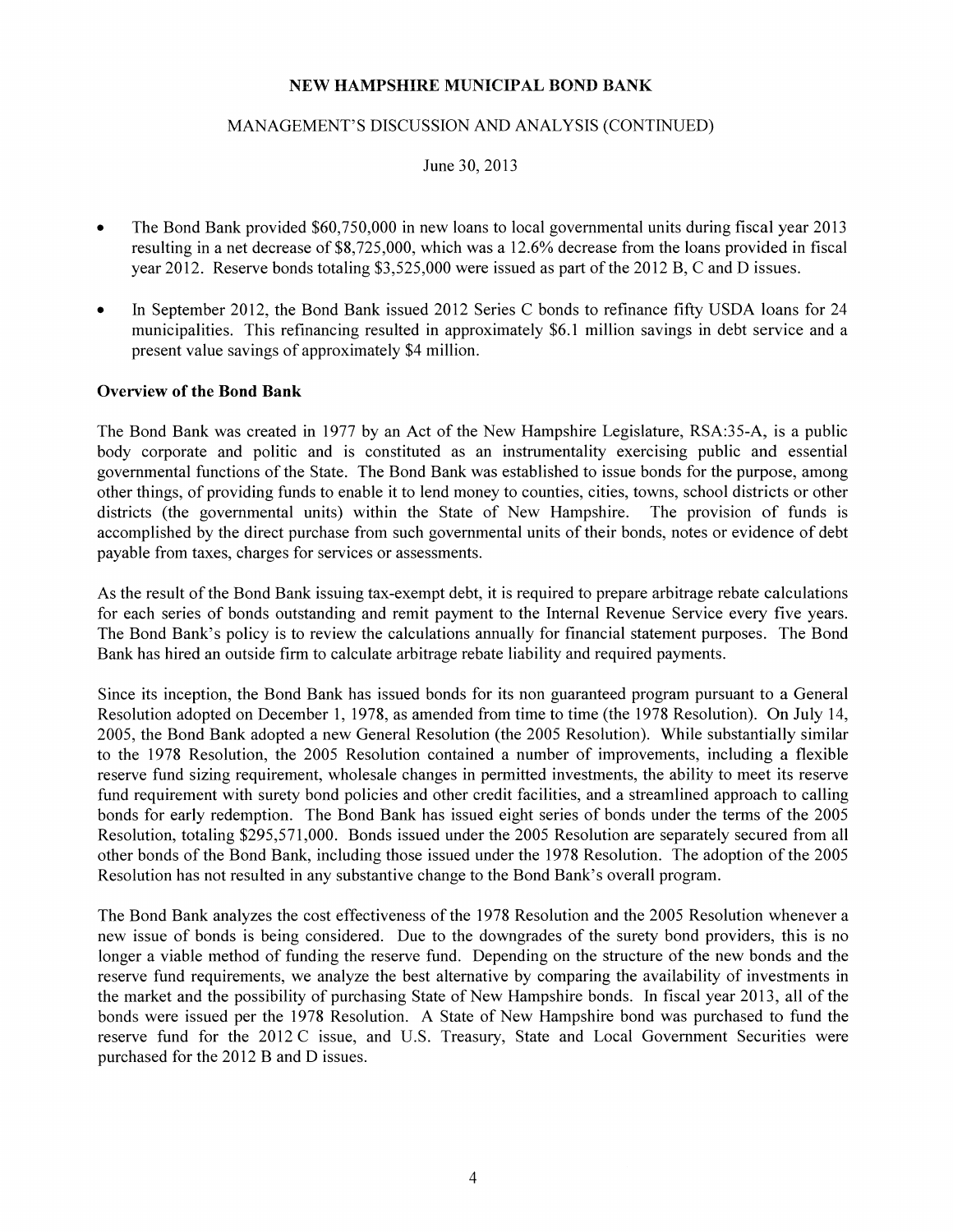#### MANAGEMENT'S DISCUSSION AND ANALYSIS (CONTINUED)

#### June 30, 2013

The Bond Bank has purchased surety bond policies to meet the reserve fund requirements for bonds issued under the terms of the 2005 Resolution. Several downgrades of the surety providers occurred between September 2009 and December 2011. There were also a few changes in January and May of 2013. The table below summarizes the surety policies purchased by the Bond Bank:

| <b>Surety</b><br>Provider                             | <b>Amount of</b><br><b>Surety</b><br><b>Policies</b> | Ratings<br>as of September 28, 2009 |                |                | <b>Ratings</b><br>as of December 19, 2011 |                |                | Ratings<br>as of June 30, 2013 |                |                |
|-------------------------------------------------------|------------------------------------------------------|-------------------------------------|----------------|----------------|-------------------------------------------|----------------|----------------|--------------------------------|----------------|----------------|
|                                                       |                                                      | Moody's                             | S&P            | Fitch          | Moody's                                   | <u>S&amp;P</u> | Fitch          | Moody's                        | S&P            | Fitch          |
| Assured Guaranty Municipal*                           | \$3,420,269                                          | Aa3                                 | AAA            | AA+            | Aa3                                       | AA-            | With-<br>drawn | A <sub>2</sub>                 | AA-            | With-<br>drawn |
| National Public Finance<br>(formerly MBIA Illinois)** | \$8,247,430                                          | Baal                                | A              | With-<br>drawn | Baa2                                      | <b>BBB</b>     | With-<br>drawn | Baa1                           | A              | With-<br>drawn |
| $FGIC***$                                             | \$6,782,925                                          | With-<br>drawn                      | With-<br>drawn | With-<br>drawn | With-<br>drawn                            | With-<br>drawn | With-<br>drawn | With-<br>drawn                 | With-<br>drawn | With-<br>drawn |

\* On November 2, 2009, Assured Guaranty announced that FSA will be renamed to Assured Guaranty Municipal.

\*\* On February 18, 2009, MBIA Insurance Corporation (MBIA) separated its operations into two entities with National Public Finance Guaranty Corporation (National) (formerly MBIA Insurance Corp. of Illinois) becoming the public finance sector insurer/surety bond provider.

\*\*\* Policies carried by FGIC are reinsured by National Public Finance Guaranty Corporation.

#### Overview of the Financial Statements

This discussion and analysis is intended to serve as an introduction to the Bond Bank's financial statements, which is comprised of the basic financial statements and the notes to the financial statements. Since the Bond Bank operates under five separate bond resolutions, the financial statements reflect individual fund activity.

#### Basic Financial Statements

The basic financial statements are designed to provide readers with a broad overview of the Bond Bank's finances, in a manner similar to a private-sector business.

The financial statements present information on all of the Bond Bank's assets and liabilities, with the difference between the two reported as net position. Over time, increases or decreases in net position may serve as a useful indicator of whether the financial position of the Bond Bank is improving or deteriorating. Net position increases when revenues exceed expenses. Increases to assets without a corresponding increase to liabilities, result in increased net position, which may indicate an improved financial position.

The statements of revenues, expenses, and changes in net position present information showing how the Bond Bank's net position changed during the fiscal year. Changes in net position are generally reported as soon as the underlying event occurs, regardless of timing of related cash flows. Thus, revenues and expenses are reported in this statement for some items that will only result in cash flows in future periods.

#### Notes to the Financial Statements

The notes to the financial statements provide additional information that is essential to a full understanding of the data provided in the basic financial statements.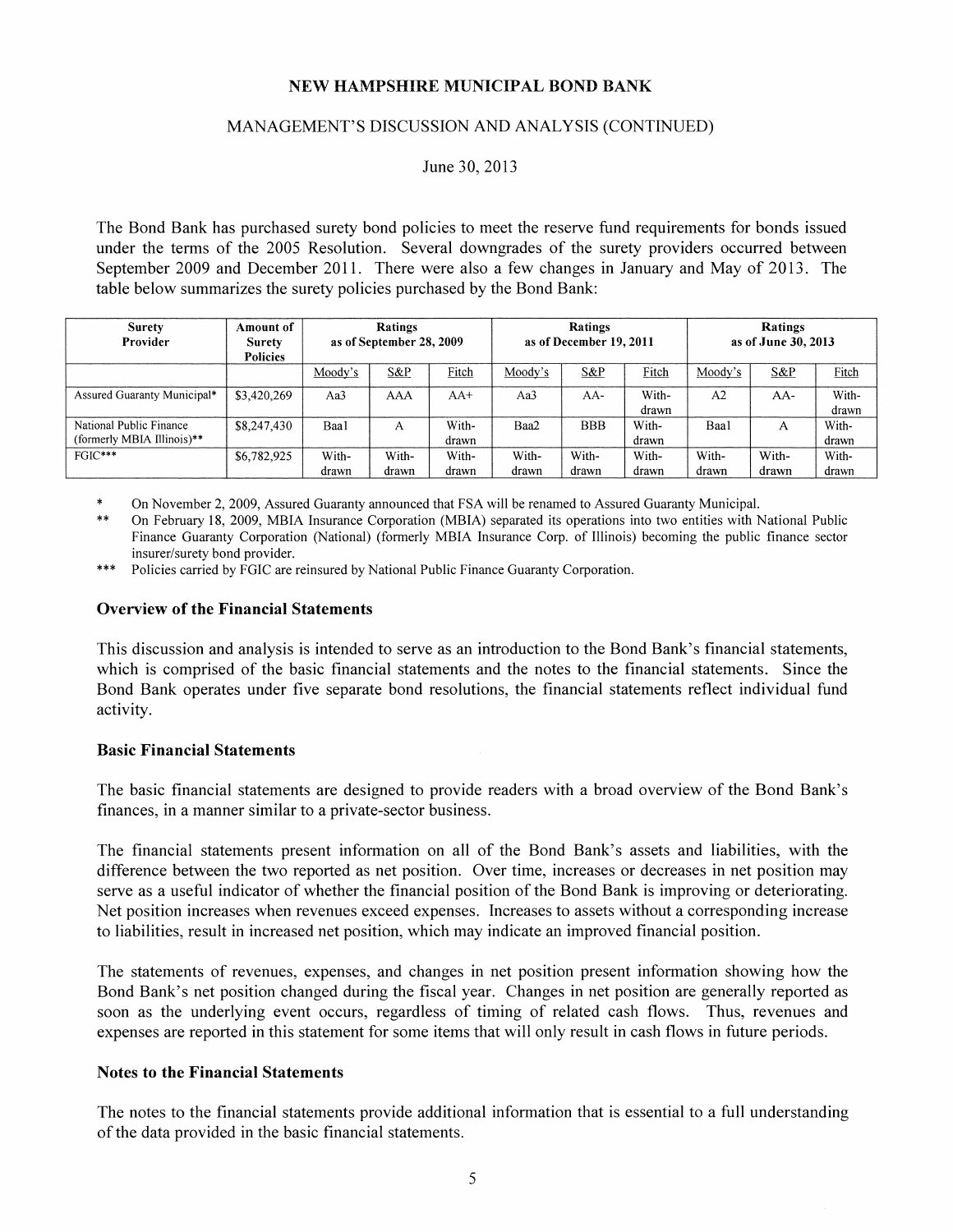#### MANAGEMENT'S DISCUSSION AND ANALYSIS (CONTINUED)

June 30, 2013

#### **Financial** Analysis

Net position may serve, over time, as a useful indicator of a government's financial position. In the case of the Bond Bank, assets exceeded liabilities by \$24,981,392 at June 30, 2013. This represents a decrease of \$908,951 or 3.5% from the previous fiscal year.

By far, the largest portion of the Bond Bank's net position is its investment in loans to governmental units plus bond proceeds remaining in trust investments, less any related debt used to acquire those assets.

The Bond Bank's financial position and operations for the past two years are summarized below based on information included in the financial statements.

|                                                                                                  |                  |               |              |                       | Percentage |
|--------------------------------------------------------------------------------------------------|------------------|---------------|--------------|-----------------------|------------|
| <b>ASSETS</b>                                                                                    |                  | 2013          |              | 2012                  | Change     |
| Current assets:                                                                                  |                  |               |              |                       |            |
| Cash                                                                                             | $\mathbf S$      | 151,672       | $\mathbb{S}$ | 67,754                | 123.86%    |
| Investments held by trustee, at fair value                                                       |                  | 36,223,305    |              | 20,677,577            | 75.18      |
| Loans receivable from governmental units                                                         |                  | 69,227,853    |              | 67,472,870            | 2.60       |
| Accrued investment income receivable                                                             |                  | 953,840       |              | 998,796               | (4.50)     |
| Accrued interest receivable from governmental units<br>Unamortized rebates to governmental units |                  | 14,869,473    |              | 15,229,778            | (2.37)     |
| and bond issuance costs                                                                          |                  | 625,044       |              | 672,173               | (7.01)     |
| Other current assets                                                                             |                  | 2,526         |              | 3,312                 | (23.73)    |
| Total current assets                                                                             |                  | 122,053,713   |              | 105,122,260           | 16.11      |
| Noncurrent assets:                                                                               |                  |               |              |                       |            |
| Investments held by trustee, at fair value                                                       |                  | 82,024,827    |              | 101,235,394           | (18.98)    |
| Loans receivable from governmental units                                                         |                  | 796,266,458   |              | 807,106,251           | (1.34)     |
| Unamortized rebates to governmental units                                                        |                  |               |              |                       |            |
| and bond issuance costs                                                                          |                  | 3,951,091     |              | 4,499,989             | (12.20)    |
| Total noncurrent assets                                                                          |                  | 882,242,376   |              | 912,841,634           | (3.35)     |
| Total assets                                                                                     |                  | 1,004,296,089 |              | 1,017,963,894         | (1.34)     |
| <b>LIABILITIES</b>                                                                               |                  |               |              |                       |            |
| Current liabilities:                                                                             |                  |               |              |                       |            |
| Accounts payable and accrued liabilities                                                         |                  | 72,085        |              | 1,029                 | 6,905.34   |
| Accrued interest payable                                                                         |                  | 16,180,340    |              | 16,626,897            | (2.69)     |
| Accrued interest rebate payable to U.S. Government                                               |                  | 313,483       |              | 169,956               | 84.45      |
| Bonds payable                                                                                    |                  | 91,860,934    |              | 76,396,159            | 20.24      |
| Total current liabilities                                                                        |                  | 108,426,842   |              | 93,194,041            | 16.35      |
| Noncurrent liabilities:                                                                          |                  |               |              |                       |            |
| Accrued interest rebate payable to U.S. Government                                               |                  | 187,611       |              | 517,350               | (63.74)    |
| Bonds payable                                                                                    |                  | 870,700,244   |              | 898, 362, 160         | (3.08)     |
| Total noncurrent liabilities                                                                     |                  | 870,887,855   |              | 898,879,510           | (3.11)     |
| <b>Total liabilities</b>                                                                         |                  | 979,314,697   |              | 992,073,551           | (1.29)     |
| Total net position                                                                               | $\mathsf{S}_{-}$ | 24,981,392    |              | 25,890,343<br>$S_{-}$ | $(3.51)\%$ |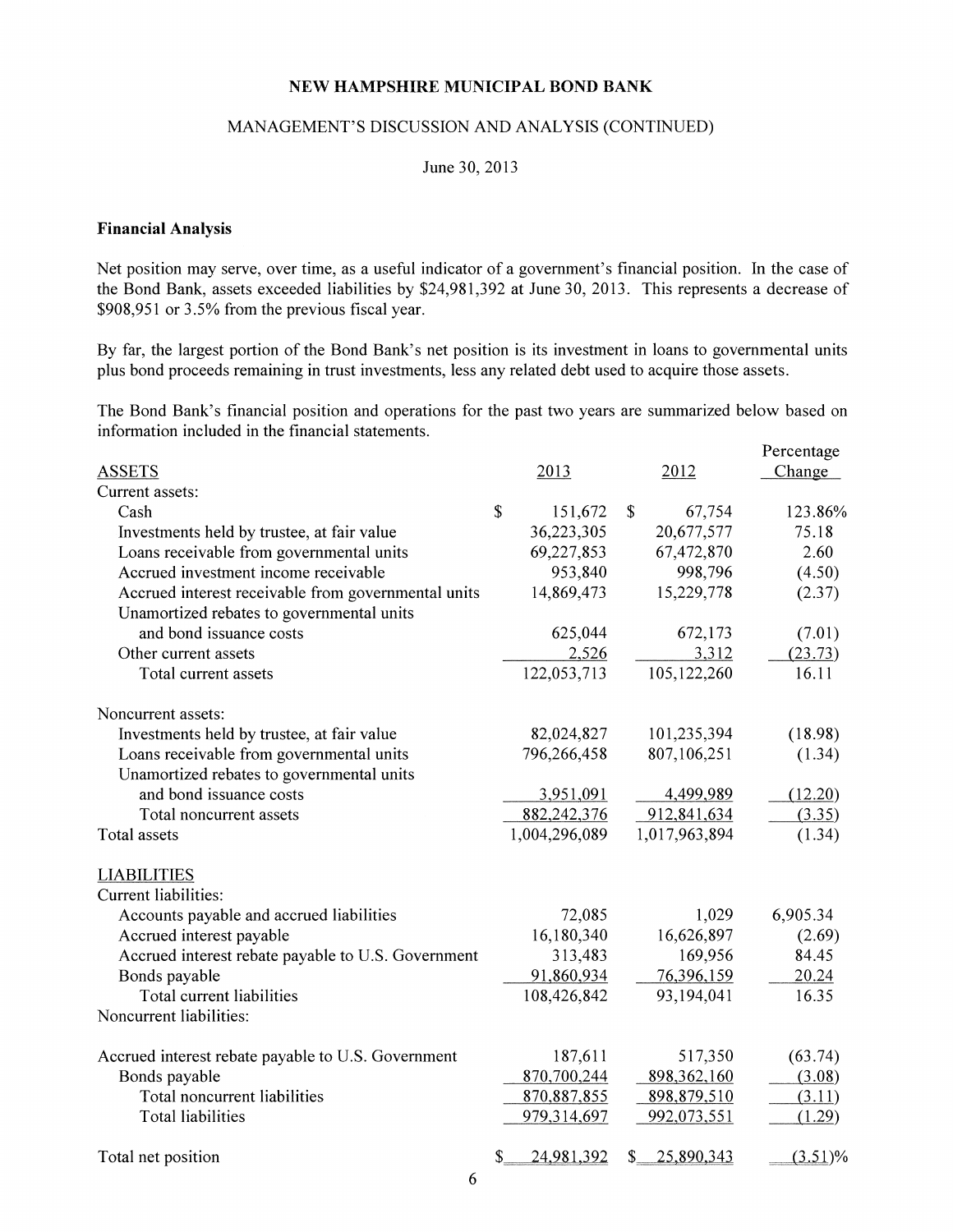#### MANAGEMENT'S DISCUSSION AND ANALYSIS (CONTINUED)

June 30, 2013

Total cash and investments held by trustee decreased \$3,580,921 or 2.9% at June 30, 2013 compared to June 30, 2012. The Bond Bank's investment portfolio is comprised of cash and cash equivalents, U.S. Government obligations (including treasury bills, notes, and bonds), U.S. Treasury strips, U.S. Government sponsored enterprise notes and strips, and bank investment contracts. The Bond Bank's investments are carried at fair value. Unrealized gains and losses (primarily due to fluctuations in market values) are recognized in the statements of revenues, expenses and changes in net position.

The Bond Bank's loans receivable from governmental units decreased \$9,084,810 in fiscal year 2013. The Bond Bank's total new loan originations in 2013 of \$60,750,000 were 12.6% lower than 2012 originations of\$69,475,000. Net bonds payable decreased 1.3%.

Net position decreased 3.5% in fiscal year 2013. The Bond Bank continued to maintain a positive spread of income from investments and loans to governmental units over bond interest and operating expenses.

|                                                          | 2013         | 2012         | Percentage<br>Change |
|----------------------------------------------------------|--------------|--------------|----------------------|
|                                                          |              |              |                      |
| Interest on loans receivable from governmental units     | \$39,334,540 | \$40,086,343 | $(1.88)\%$           |
| Interest income from investments                         | 4,406,729    | 4,644,367    | (5.12)               |
| Net (decrease) increase in the fair value of investments | (2,574,697)  | 2,108,250    | (222.12)             |
| Other income                                             | 956,749      | 654,622      | 46.15                |
| Total operating revenues                                 | 42,123,321   | 47,493,582   | (11.31)              |
| Interest expense                                         | 42,116,249   | 43,977,515   | (4.23)               |
| Operating expenses                                       | 358,571      | 371,323      | (3.43)               |
| Other expense                                            | 557,452      | 354,097      | 57.43                |
| Total operating expenses                                 | 43,032,272   | 44,702,935   | (3.74)               |
| Operating (loss) income                                  | (908, 951)   | 2,790,647    | (132.57)             |
| Net position, beginning of year                          | 25,890,343   | 23,099,696   | 12.08                |
| Net position, end of year                                | \$24,981,392 | \$25,890,343 | $(3.51)\%$           |

Operating revenues are generated principally from interest earned on investments and from fees and interest received from governmental units. The Bond Bank's annual operating budget is approved by the Board of Directors.

The net decrease in the fair value of investments in 2013 of \$2,574,697 (versus a net increase in the fair value of investments in 2012 of \$2,108,250, which equates to a total change in this account of \$4,682,947) was caused by movements in market interest rates during the year that had a negative impact on the fair value of investments held by the Bond Bank.

The increase in other income and other expense was mainly due to the increase of bond issuance costs pertaining to the 2012 C series. This series was issued to refund USDA loans for 24 communities. The issuance costs for each borrower were included in the Bond Bank's issuance costs to simplify the refunding analysis for each borrower.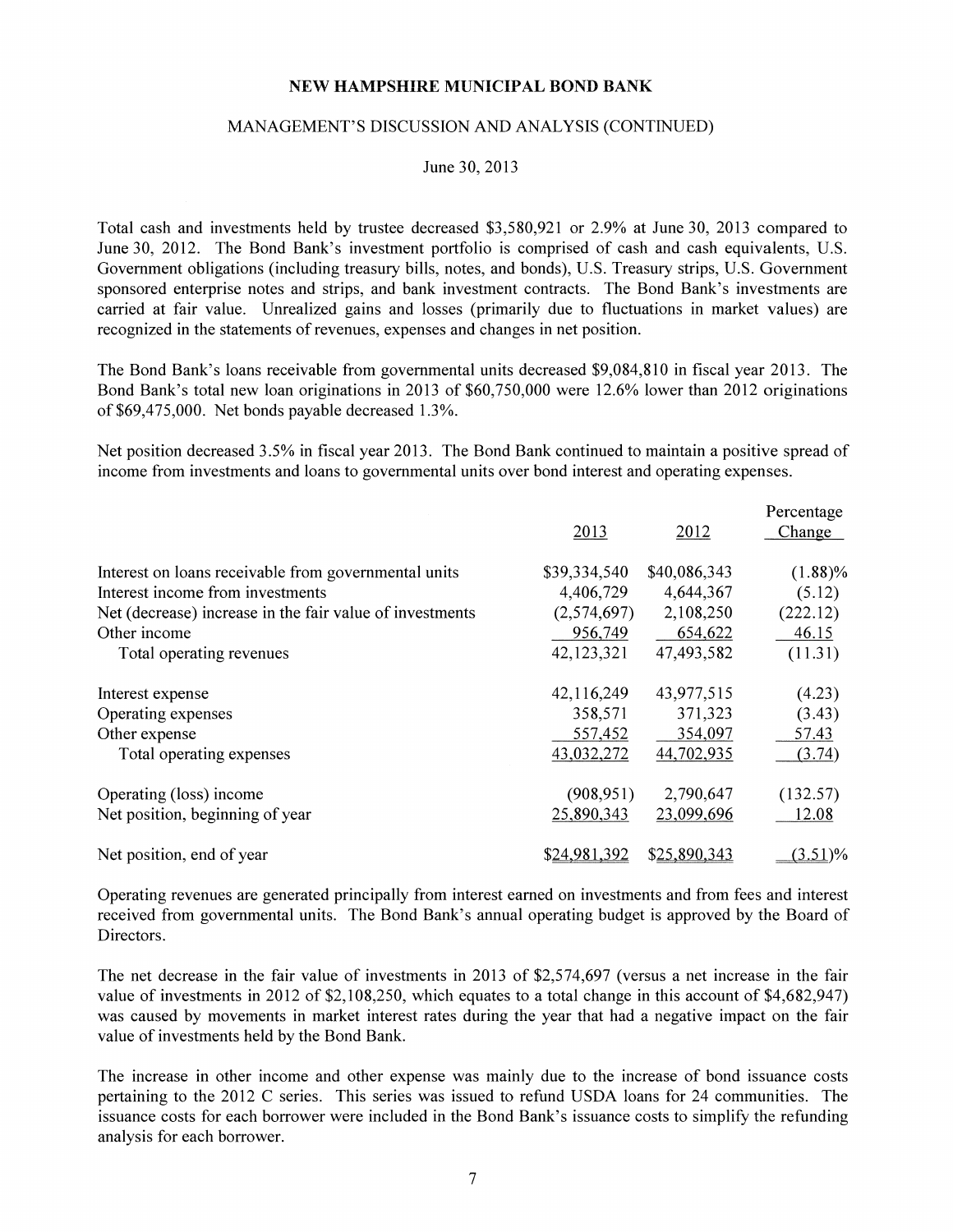#### MANAGEMENT'S DISCUSSION AND ANALYSIS (CONTINUED)

June 30, 2013

#### **Requests for Information**

This financial report is designed to provide a general overview of the Bond Bank's financial statements for all those with an interest in its finances. Questions concerning any of the information provided in this report or request for additional information should be addressed to the Executive Director, New Hampshire Municipal Bond Bank, 25 Triangle Park Drive, Suite 102, Concord, New Hampshire 03301.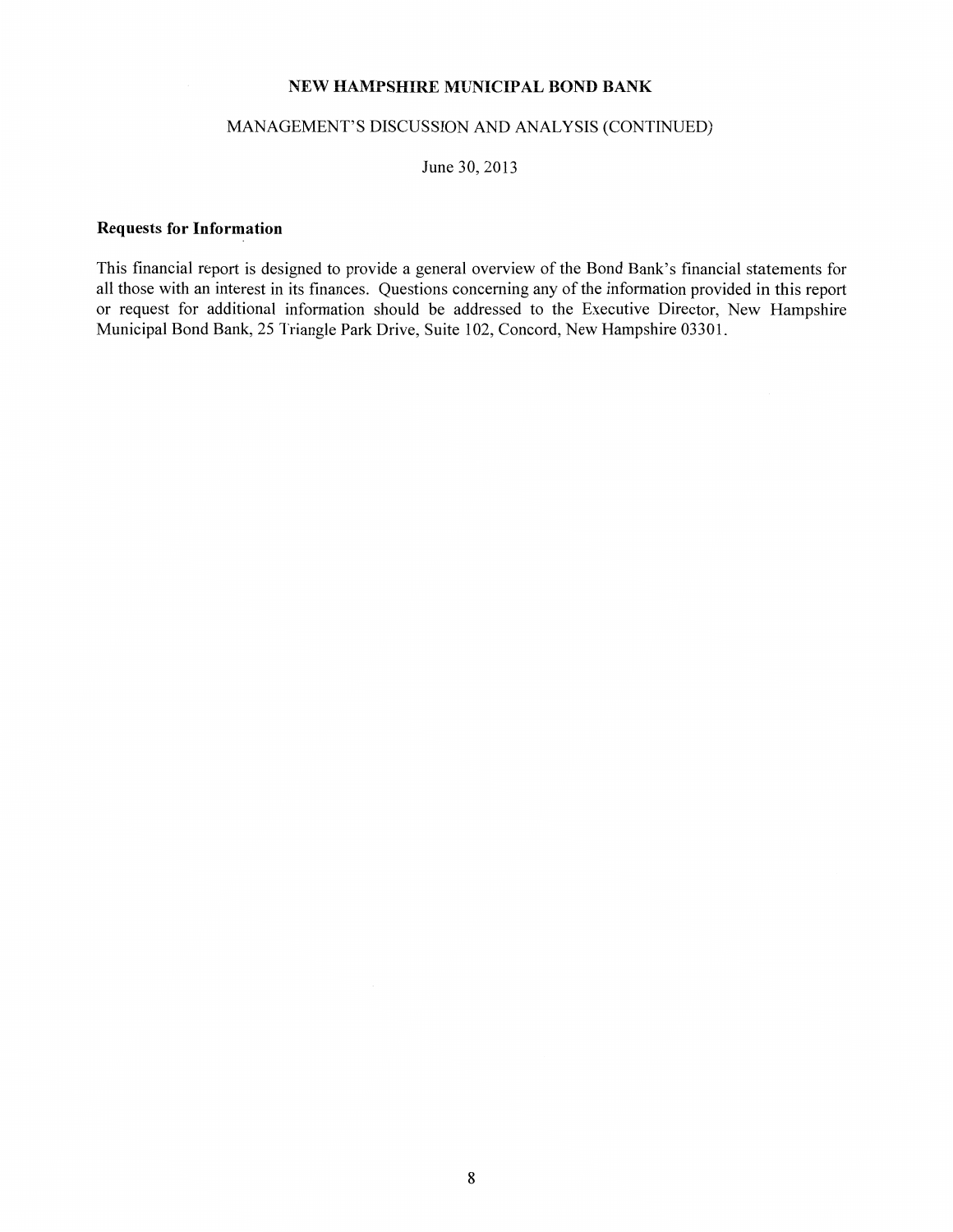### STATEMENTS OF NET POSITION

## June 30, 2013

|                                                       |                   | <b>Municipal Division</b> |                    |                   |  |  |  |
|-------------------------------------------------------|-------------------|---------------------------|--------------------|-------------------|--|--|--|
|                                                       |                   |                           | Qualified          |                   |  |  |  |
|                                                       | General           | <b>State</b>              | School             | Non-State         |  |  |  |
|                                                       | Operating         | Guaranteed                | Construction       | Guaranteed        |  |  |  |
| <b>ASSETS</b>                                         | <b>Fund Group</b> | <b>Fund Group</b>         | <b>Fund Group</b>  | <b>Fund Group</b> |  |  |  |
| Current assets:                                       |                   |                           |                    |                   |  |  |  |
| Cash (note 3)                                         | 151,672<br>\$     | \$                        | \$                 | \$                |  |  |  |
| Investments held by trustee, at                       |                   |                           |                    |                   |  |  |  |
| fair value (note 3):                                  |                   |                           |                    |                   |  |  |  |
| Cash equivalents                                      | 4,160,002         | 145,927                   | 29                 | 7,861,413         |  |  |  |
| Investments                                           | 439,270           |                           |                    |                   |  |  |  |
|                                                       |                   | 426,087                   |                    | 23,190,577        |  |  |  |
| Reserve Fund investments (note 4)                     |                   |                           |                    |                   |  |  |  |
| Loans receivable from governmental                    |                   |                           |                    |                   |  |  |  |
| units (note $4$ )                                     |                   | 759,793                   | 2,945,000          | 65,523,060        |  |  |  |
| Accrued investment income receivable                  | 918               | 600                       |                    | 952,322           |  |  |  |
| Accrued interest receivable from                      |                   |                           |                    |                   |  |  |  |
| governmental units                                    |                   | 213,423                   | 655,470            | 14,000,580        |  |  |  |
| Unamortized rebates to governmental                   |                   |                           |                    |                   |  |  |  |
| units and bond issuance costs                         |                   | 52,911                    |                    | 572,133           |  |  |  |
| Other assets                                          | 2,526             |                           |                    |                   |  |  |  |
| Total current assets                                  | 4,754,388         | 1,598,741                 | 3,600,499          | 112,100,085       |  |  |  |
| Noncurrent assets:                                    |                   |                           |                    |                   |  |  |  |
| Reserve Fund investments held by                      |                   |                           |                    |                   |  |  |  |
| trustee, at fair value (notes 3 and 4):               |                   |                           |                    |                   |  |  |  |
| Cash equivalents                                      |                   |                           |                    | 4,303,300         |  |  |  |
| Investments                                           |                   | 770,782                   |                    | 76,950,745        |  |  |  |
| Loans receivable from governmental                    |                   |                           |                    |                   |  |  |  |
| units (note $4$ )                                     |                   | 1,410,058                 | 37,970,000         | 756,886,400       |  |  |  |
| Unamortized rebates to governmental                   |                   |                           |                    |                   |  |  |  |
| units and bond issuance costs                         |                   | 121,882                   |                    | 3,829,209         |  |  |  |
| Total noncurrent assets                               |                   | 2,302,722                 | 37,970,000         | 841,969,654       |  |  |  |
| Total assets                                          | 4,754,388         | 3,901,463                 | 41,570,499         | 954,069,739       |  |  |  |
| <b>LIABILITIES</b>                                    |                   |                           |                    |                   |  |  |  |
| Current liabilities:                                  |                   |                           |                    |                   |  |  |  |
| Accounts payable and accrued liabilities              | 685               |                           |                    | 71,400            |  |  |  |
| Accrued interest payable                              |                   | 215,589                   | 655,470            | 15,309,281        |  |  |  |
|                                                       |                   |                           |                    |                   |  |  |  |
| Accrued interest rebate payable<br>to U.S. Government |                   | 225,159                   |                    |                   |  |  |  |
|                                                       |                   |                           | 2,945,000          | 88,324            |  |  |  |
| Bonds payable (note 4)                                |                   | 1,056,482                 |                    | 87,859,452        |  |  |  |
| Total current liabilities                             | 685               | 1,497,230                 | 3,600,470          | 103,328,457       |  |  |  |
| Noncurrent liabilities:                               |                   |                           |                    |                   |  |  |  |
| Accrued interest rebate payable                       |                   |                           |                    |                   |  |  |  |
| to U.S. Government                                    |                   | 25,285                    |                    | 162,326           |  |  |  |
| Bonds payable (note 4)                                |                   | 1,975,614                 | 37,970,000         | 830,754,630       |  |  |  |
| Total noncurrent liabilities                          |                   | 2,000,899                 | 37,970,000         | 830,916,956       |  |  |  |
| <b>Total liabilities</b>                              | 685               | 3,498,129                 | 41,570,470         | 934,245,413       |  |  |  |
|                                                       |                   |                           |                    |                   |  |  |  |
| Total net position                                    | \$4,753,703       | \$403,334                 | $\mathbb{S}$<br>29 | \$19,824,326      |  |  |  |

See accompanying notes to the financial statements.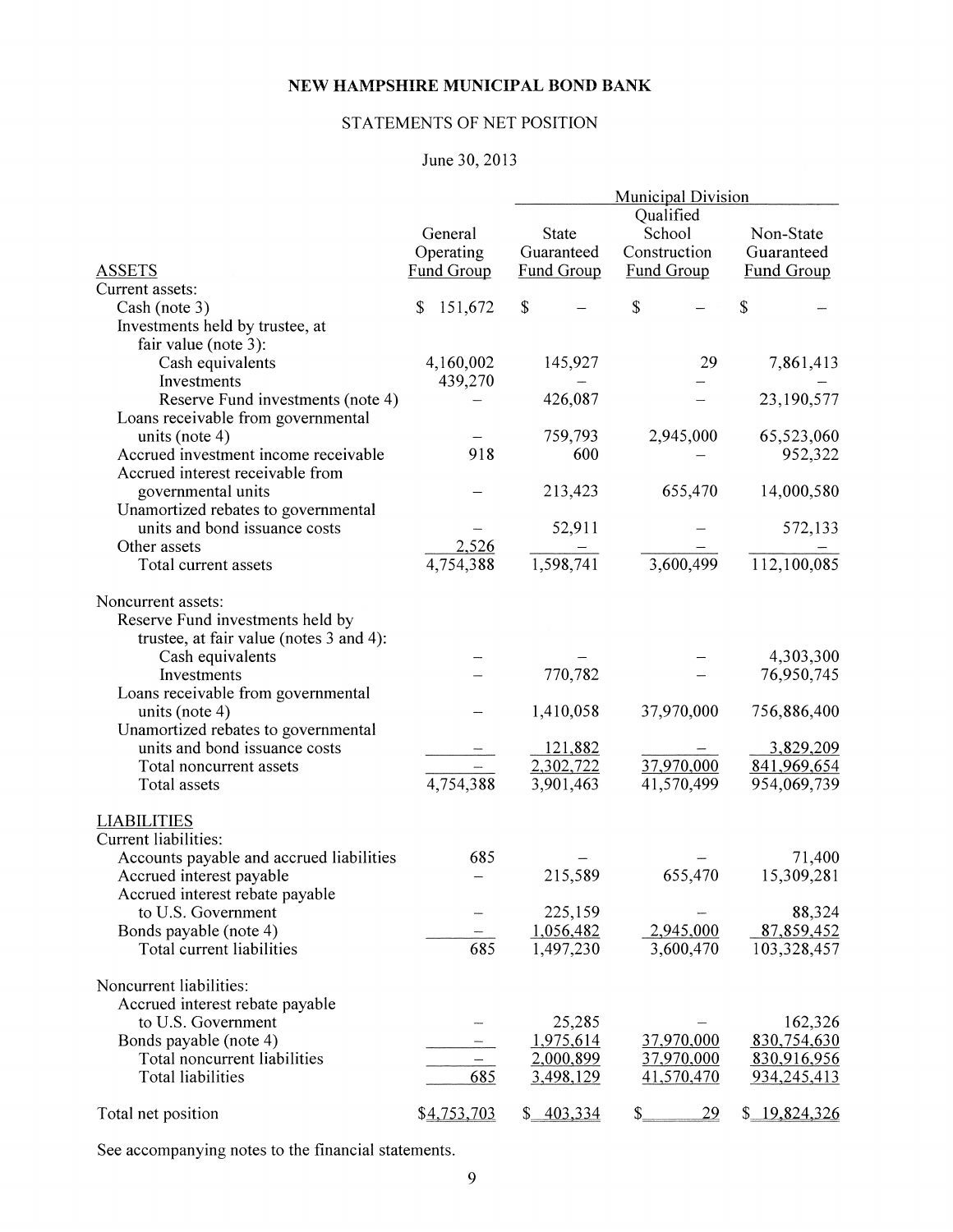| Educational          |               |
|----------------------|---------------|
| Institution Division |               |
| Coe-Brown            |               |
| Northwood            |               |
| Academy              |               |
| <b>Fund Group</b>    | Total         |
|                      |               |
| \$                   | \$<br>151,672 |
|                      |               |
|                      |               |
|                      | 12, 167, 371  |
|                      | 439,270       |
|                      | 23,616,664    |
|                      |               |
|                      | 69,227,853    |
|                      | 953,840       |
|                      |               |
|                      | 14,869,473    |
|                      |               |
|                      | 625,044       |
|                      | 2,526         |
|                      | 122,053,713   |
|                      |               |
|                      |               |
|                      |               |

| 4,303,300<br>77,721,527 |
|-------------------------|
| 796,266,458             |
| 3,951,091               |
| 882,242,376             |
| 1,004,296,089           |

| 72,085<br>16,180,340  |
|-----------------------|
| 313,483<br>91,860,934 |
| 108,426,842           |

| 187,611     |
|-------------|
| 870,700,244 |
| 870,887,855 |
| 979,314,697 |
| 24.981.392  |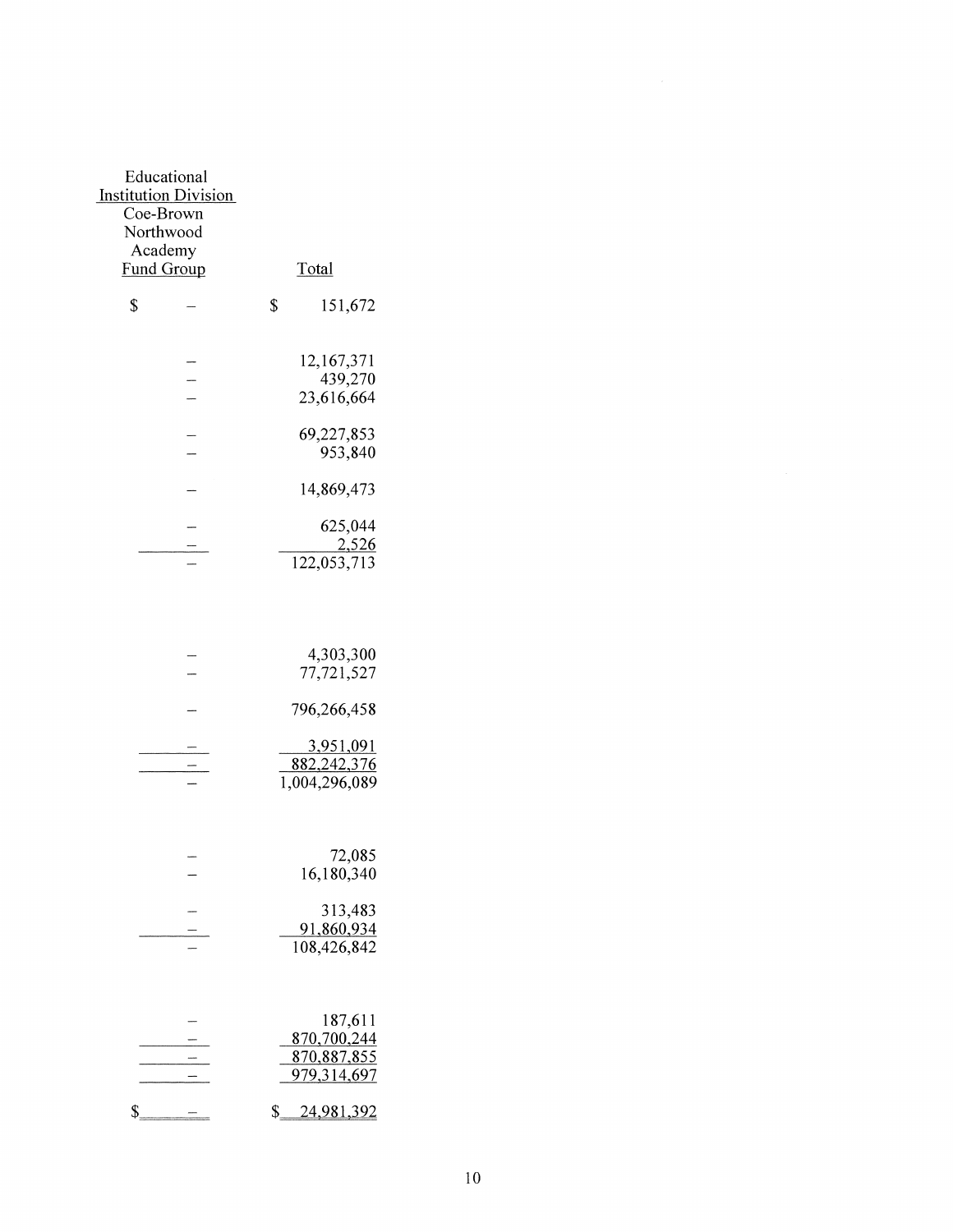#### STATEMENTS OF REVENUES, EXPENSES AND CHANGES IN NET POSITION

For the Year Ended June 30, 2013

|                                          |             |                         | <b>Municipal Division</b> |                   |  |
|------------------------------------------|-------------|-------------------------|---------------------------|-------------------|--|
|                                          |             |                         | Qualified                 |                   |  |
|                                          | General     | State                   | School                    | Non-State         |  |
|                                          | Operating   | Guaranteed              | Construction              | Guaranteed        |  |
|                                          | Fund Group  | Fund Group              | Fund Group                | <b>Fund Group</b> |  |
| Operating revenues:                      |             |                         |                           |                   |  |
| Interest on loans receivable from        |             |                         |                           |                   |  |
| governmental units                       | \$          | $\mathbb{S}$<br>278,817 | \$2,237,507               | \$36,766,489      |  |
| Interest income from investments         | 22,898      | 82,596                  | 29                        | 4,301,189         |  |
| Net decrease in the fair value of        |             |                         |                           |                   |  |
| investments                              | (20, 434)   | (107, 975)              |                           | (2,446,288)       |  |
| Other income                             | 352,978     |                         |                           | 603,271           |  |
| Total operating revenues                 | 355,442     | 253,438                 | 2,237,536                 | 39,224,661        |  |
| Operating expenses:                      |             |                         |                           |                   |  |
| Interest expense                         |             | 363,335                 | 2,237,507                 | 39,463,680        |  |
| Operating expenses                       | 358,054     |                         |                           |                   |  |
| Other expense                            |             |                         |                           | 557,452           |  |
| Total operating expenses                 | 358,054     | 363,335                 | 2,237,507                 | 40,021,132        |  |
| Operating income (loss) before operating |             |                         |                           |                   |  |
| transfers                                | (2,612)     | (109, 897)              | 29                        | (796, 471)        |  |
| Operating transfers in (out) (note 1)    | 322,558     | (300,000)               |                           |                   |  |
| Operating income (loss)                  | 319,946     | (409, 897)              | 29                        | (796, 471)        |  |
| Net position, beginning of year          | 4,433,757   | 813,231                 |                           | 20,620,797        |  |
| Net position, end of year                | \$4,753,703 | 403,334<br>\$           | \$<br>29                  | \$19,824,326      |  |

See accompanying notes to the financial statements.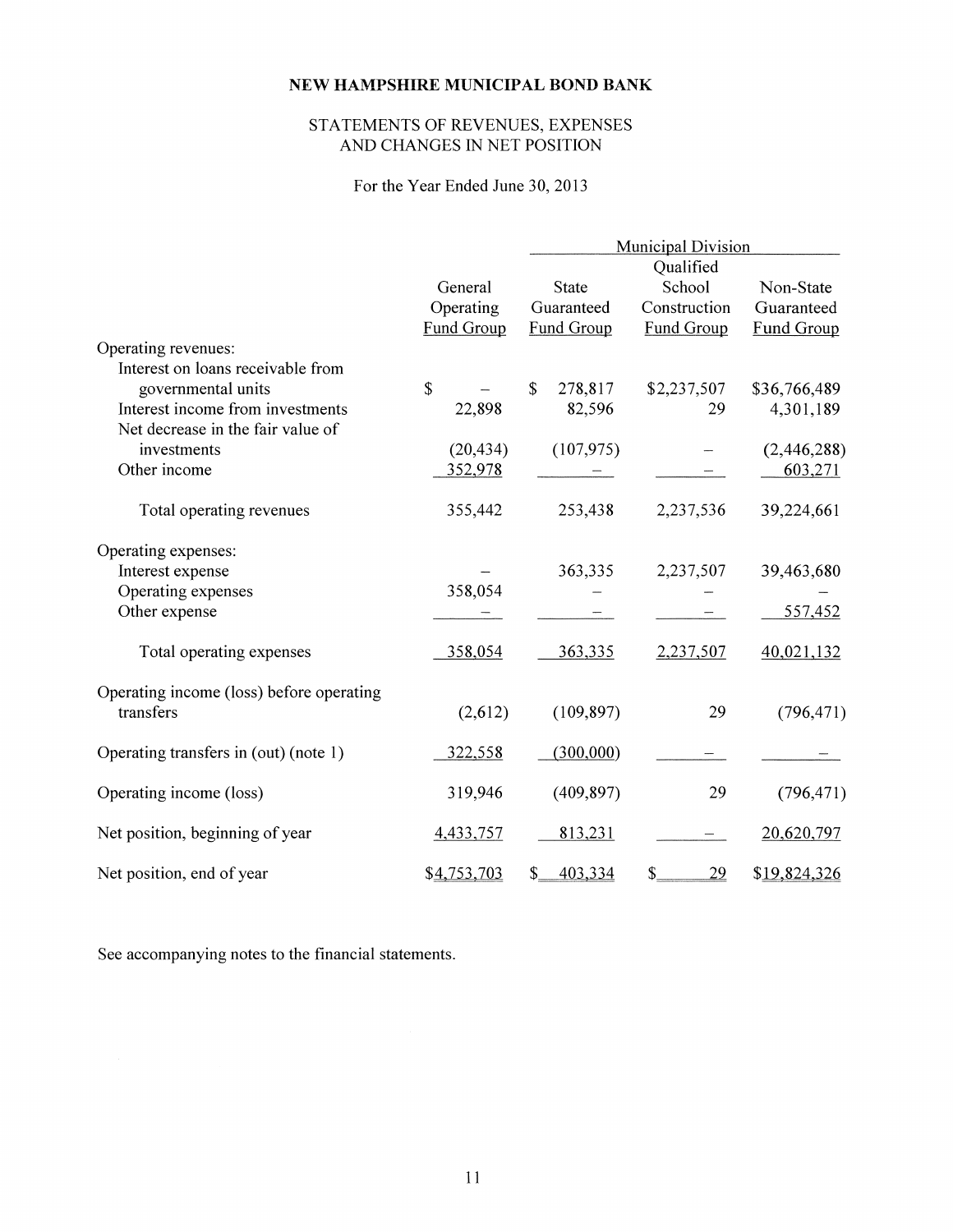| Educational<br><b>Institution Division</b><br>Coe-Brown<br>Northwood |                                  |
|----------------------------------------------------------------------|----------------------------------|
| Academy<br><b>Fund Group</b>                                         | Total                            |
| \$51,727                                                             | \$39,334,540                     |
| 17                                                                   | 4,406,729                        |
|                                                                      |                                  |
|                                                                      | (2,574,697)                      |
| 500                                                                  | 956,749                          |
| 52,244                                                               | 42,123,321                       |
| 51,727<br>517                                                        | 42,116,249<br>358,571<br>557,452 |
|                                                                      |                                  |
| 52,244                                                               | <u>43,032,272</u>                |
|                                                                      | (908, 951)                       |
| (22, 558)                                                            |                                  |
| (22, 558)                                                            | (908, 951)                       |
| 22,558                                                               | 25,890,343                       |
| $s$ –                                                                | \$24,981,392                     |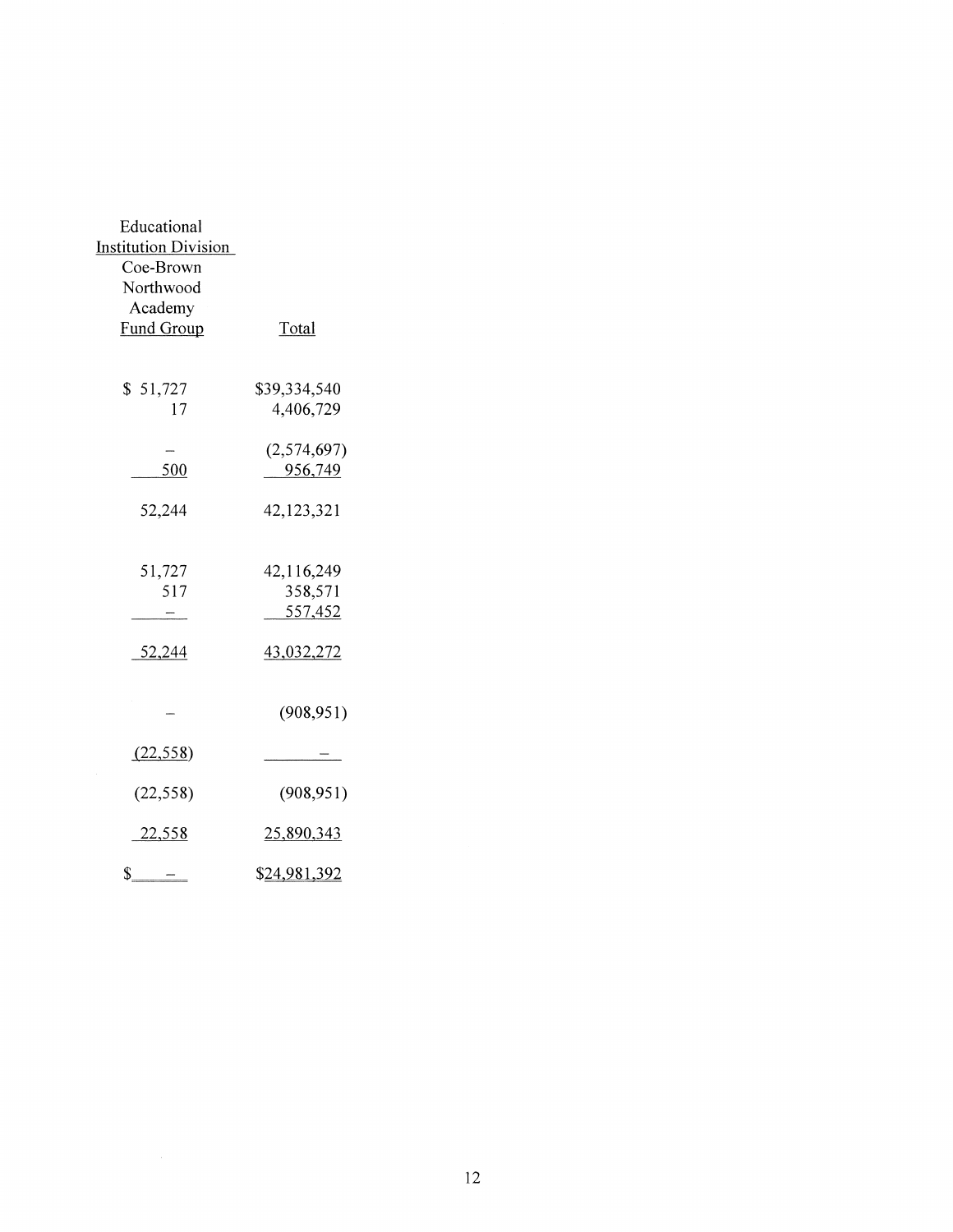## STATEMENTS OF CASH FLOWS

## For the Year Ended June 30,2013

|                                          |                   |                    | <b>Municipal Division</b> |                        |  |  |
|------------------------------------------|-------------------|--------------------|---------------------------|------------------------|--|--|
|                                          |                   |                    | Qualified                 |                        |  |  |
|                                          | General           | <b>State</b>       | School                    | Non-State              |  |  |
|                                          | Operating         | Guaranteed         | Construction              | Guaranteed             |  |  |
|                                          | <b>Fund Group</b> | <b>Fund Group</b>  | <b>Fund Group</b>         | <b>Fund Group</b>      |  |  |
| Operating activities:                    |                   |                    |                           |                        |  |  |
| Cash received from governmental units    | \$                | \$1,661,948        | 5,229,686<br>\$           | \$101,952,159          |  |  |
| Cash payments to governmental units      |                   |                    |                           | (60, 750, 000)         |  |  |
| Cash received from other income          |                   |                    |                           |                        |  |  |
|                                          | 352,978           |                    |                           | 674,671                |  |  |
| Cash paid for operating expenses         | (357, 881)        |                    |                           |                        |  |  |
| Cash payments for bond issuance costs    |                   |                    |                           | (557, 452)             |  |  |
| Cash received for other assets           | 786               |                    |                           |                        |  |  |
| Cash received from (paid to) other funds | 322,558           | (300,000)          |                           |                        |  |  |
| Net cash provided by                     |                   |                    |                           |                        |  |  |
| operating activities                     | 318,441           | 1,361,948          | 5,229,686                 | 41,319,378             |  |  |
| Investing activities:                    |                   |                    |                           |                        |  |  |
| Purchases of investments                 | (3,544,262)       | (384, 540)         |                           | (4,428,929)            |  |  |
| Proceeds from sale and maturities of     |                   |                    |                           |                        |  |  |
| investments                              | 3,545,874         | 759,553            |                           | 6,045,943              |  |  |
| Interest received on investments         | 23,745            | 111,508            | 29                        | 4,436,302              |  |  |
| Interest rebate paid to U.S.             |                   |                    |                           |                        |  |  |
| Government                               |                   | (21,677)           |                           | (284, 451)             |  |  |
| Net cash provided by                     |                   |                    |                           |                        |  |  |
| investing activities                     | 25,357            | 464,844            | 29                        | 5,768,865              |  |  |
| Noncapital financing activities:         |                   |                    |                           |                        |  |  |
| Proceeds from bonds payable              |                   |                    |                           | 124,736,621            |  |  |
| Deposit to refunding escrow              |                   |                    |                           | (58, 973, 306)         |  |  |
| Principal paid on bonds payable          |                   | (1,699,871)        | (2,945,000)               | (71, 715, 000)         |  |  |
| Interest paid on bonds payable           |                   | (338, 067)         | (2, 284, 686)             | (40, 258, 749)         |  |  |
|                                          |                   |                    |                           |                        |  |  |
| Net cash used by noncapital              |                   |                    |                           |                        |  |  |
| financing activities                     |                   | (2,037,938)        | (5,229,686)               | (46,210,434)           |  |  |
| Increase (decrease) in cash and cash     |                   |                    |                           |                        |  |  |
| equivalents                              | 343,798           | (211, 146)         | 29                        | 877,809                |  |  |
| Cash and cash equivalents, beginning     |                   |                    |                           |                        |  |  |
| of year                                  | 3,967,876         | 357,073            |                           | 11,286,904             |  |  |
| Cash and cash equivalents, end of year   | \$4,311,674       | 145,927<br>$S_{-}$ | $S_{-}$<br><u>29</u>      | $\frac{12,164,713}{2}$ |  |  |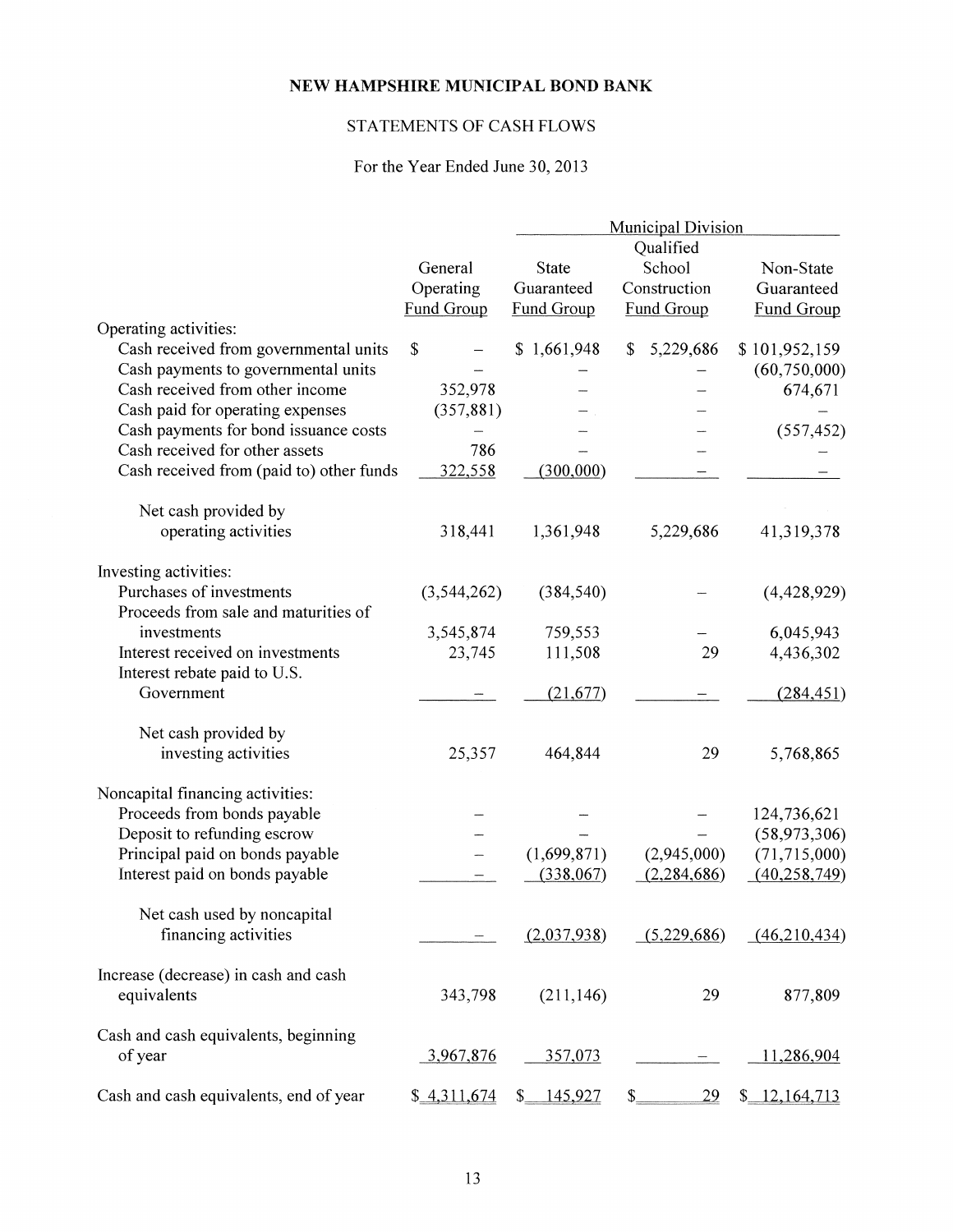| Educational<br><b>Institution Division</b><br>Coe-Brown<br>Northwood<br>Academy<br><b>Fund Group</b> | <b>Total</b>                                                                  |
|------------------------------------------------------------------------------------------------------|-------------------------------------------------------------------------------|
| \$<br>1,125,454<br>500<br>(1,034)<br>(22, 558)                                                       | \$109,969,247<br>(60,750,000)<br>1,028,149<br>(358, 915)<br>(557, 452)<br>786 |
| 1,102,362                                                                                            | 49,331,815                                                                    |
|                                                                                                      | (8,357,731)                                                                   |
| 17                                                                                                   | 10,351,370<br>4,571,601                                                       |
|                                                                                                      | (306, 128)                                                                    |
| 17                                                                                                   | 6,259,112                                                                     |
| (1,065,000)<br>(60, 454)                                                                             | 124,736,621<br>(58, 973, 306)<br>(77, 424, 871)<br>(42, 941, 956)             |
| (1, 125, 454)                                                                                        | (54,603,512)                                                                  |
| (23,075)                                                                                             | 987,415                                                                       |
| 23,075                                                                                               | 15,634,928                                                                    |
| $\frac{\text{S}}{\text{S}}$                                                                          | \$16,622,343                                                                  |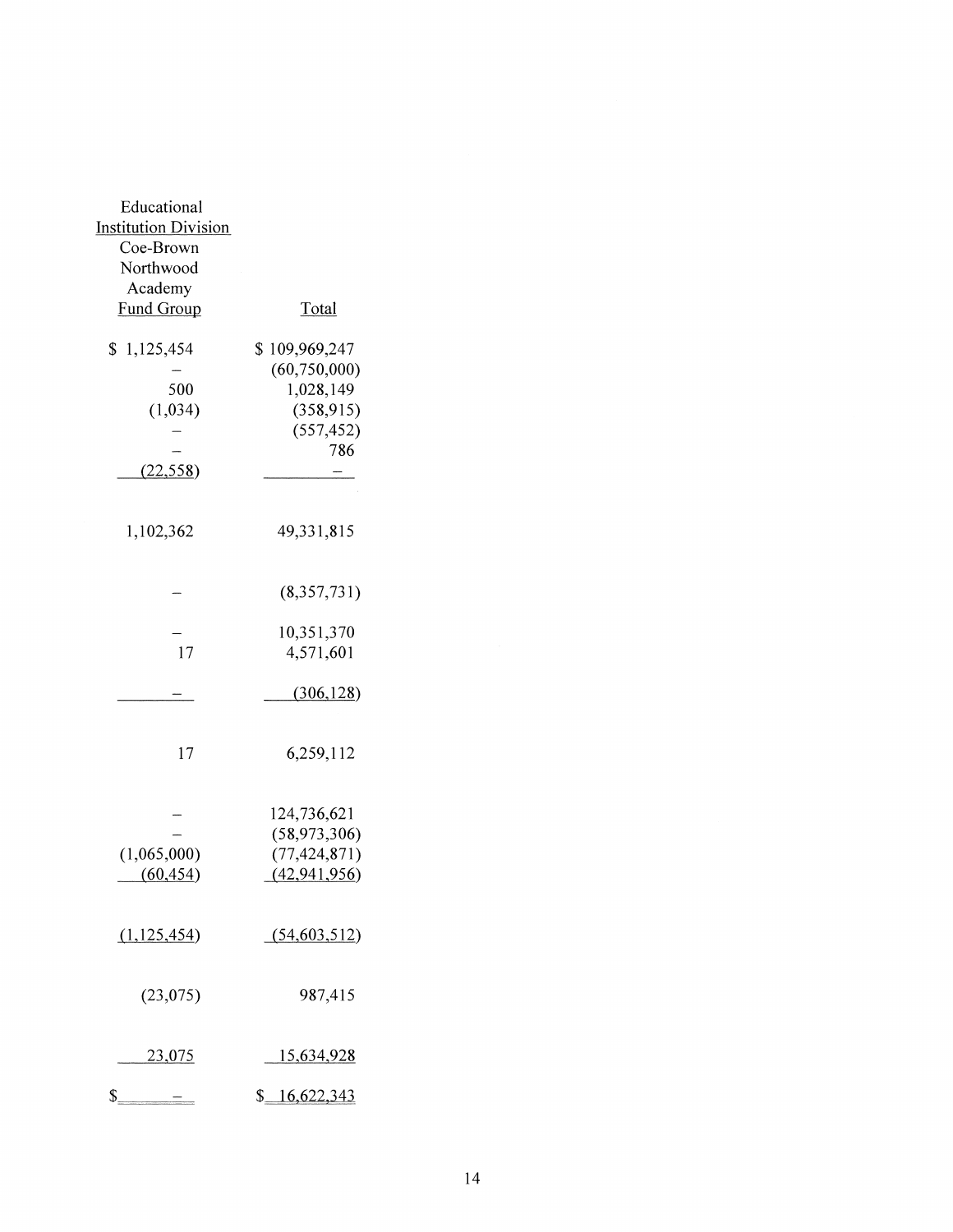## STATEMENTS OF CASH FLOWS (CONTINUED)

## For the Year Ended June 30, 2013

|                                           |              |                   |                   |              |             | <b>Municipal Division</b> |                           |                   |  |  |
|-------------------------------------------|--------------|-------------------|-------------------|--------------|-------------|---------------------------|---------------------------|-------------------|--|--|
|                                           |              |                   |                   |              |             | Qualified                 |                           |                   |  |  |
|                                           |              | General           |                   | <b>State</b> |             | School                    |                           | Non-State         |  |  |
|                                           |              | Operating         |                   | Guaranteed   |             | Construction              | Guaranteed                |                   |  |  |
|                                           |              | <b>Fund Group</b> |                   | Fund Group   |             | <b>Fund Group</b>         |                           | <b>Fund Group</b> |  |  |
| Statement of net position classification: |              |                   |                   |              |             |                           |                           |                   |  |  |
| Cash                                      | $\mathbb{S}$ | 151,672<br>\$     |                   |              |             |                           | \$                        |                   |  |  |
| Cash equivalents - investments held       |              |                   |                   |              | \$          |                           |                           |                   |  |  |
| by trustee                                |              | 4,160,002         |                   | 145,927      |             | 29                        |                           | 7,861,413         |  |  |
| Cash equivalents - reserve fund           |              |                   |                   |              |             |                           |                           |                   |  |  |
| investments held by trustee               |              |                   |                   |              |             |                           | 4,303,300                 |                   |  |  |
|                                           |              |                   |                   |              |             |                           |                           |                   |  |  |
|                                           |              | \$4,311,674       | $\mathcal{S}_{-}$ | 145,927      | $S_{-}$     | 29                        |                           | \$12,164,713      |  |  |
|                                           |              |                   |                   |              |             |                           |                           |                   |  |  |
| Reconciliation of operating income (loss) |              |                   |                   |              |             |                           |                           |                   |  |  |
| to net cash provided by operating         |              |                   |                   |              |             |                           |                           |                   |  |  |
| activities:                               |              |                   |                   |              |             |                           |                           |                   |  |  |
| Operating income (loss)                   | $\mathbb{S}$ | 319,946           | $\mathbb{S}$      | (409, 897)   | $\mathbf S$ | 29                        | $\boldsymbol{\mathsf{S}}$ | (796, 471)        |  |  |
| Adjustments to reconcile operating        |              |                   |                   |              |             |                           |                           |                   |  |  |
| income (loss) to net cash provided        |              |                   |                   |              |             |                           |                           |                   |  |  |
| by operating activities:                  |              |                   |                   |              |             |                           |                           |                   |  |  |
| Interest income from investments          |              | (22,898)          |                   | (82, 596)    |             | (29)                      |                           | (4,301,189)       |  |  |
| Net decrease in the fair value            |              |                   |                   |              |             |                           |                           |                   |  |  |
| of investments                            |              | 20,434            |                   | 107,975      |             |                           |                           | 2,446,288         |  |  |
| Amortization of rebates to                |              |                   |                   |              |             |                           |                           |                   |  |  |
| governmental units                        |              |                   |                   | 40,103       |             |                           |                           | 399,489           |  |  |
| Interest expense on bonds                 |              |                   |                   |              |             |                           |                           |                   |  |  |
| payable                                   |              |                   |                   | 363,335      |             | 2,237,507                 |                           | 39,463,680        |  |  |
| Change in assets and liabilities:         |              |                   |                   |              |             |                           |                           |                   |  |  |
| Loans receivable from                     |              |                   |                   |              |             |                           |                           |                   |  |  |
| governmental units                        |              |                   |                   | 1,319,870    |             | 2,945,000                 |                           | 3,754,940         |  |  |
| Accrued interest receivable               |              |                   |                   |              |             |                           |                           |                   |  |  |
| from governmental units                   |              |                   |                   | 23,158       |             | 47,179                    |                           | 281,241           |  |  |
| Other assets                              |              | 786               |                   |              |             |                           |                           |                   |  |  |
| Accounts payable and accrued              |              |                   |                   |              |             |                           |                           |                   |  |  |
| liabilities                               |              | 173               |                   |              |             |                           |                           | 71,400            |  |  |
|                                           |              |                   |                   |              |             |                           |                           |                   |  |  |
| Net cash provided by operating activities | $S_{-}$      | 318,441           |                   | \$1,361,948  |             | \$ 5,229,686              |                           | \$41,319,378      |  |  |

See accompanying notes to the financial statements.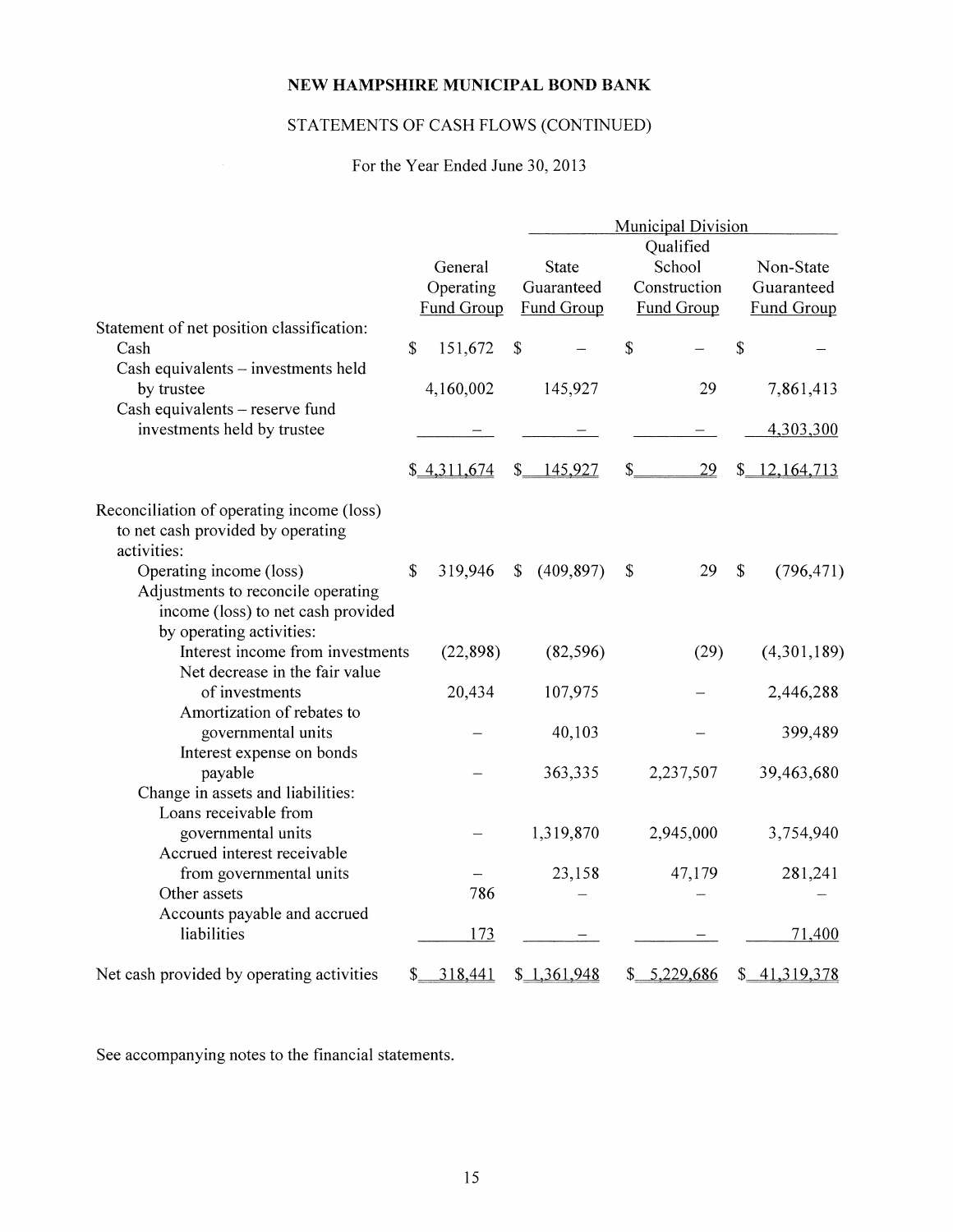| Educational<br><b>Institution Division</b><br>Coe-Brown<br>Northwood<br>Academy<br><b>Fund Group</b>                                                                                                                                                                                                                                                                         | Total                |
|------------------------------------------------------------------------------------------------------------------------------------------------------------------------------------------------------------------------------------------------------------------------------------------------------------------------------------------------------------------------------|----------------------|
| \$                                                                                                                                                                                                                                                                                                                                                                           | 151,672<br>\$        |
|                                                                                                                                                                                                                                                                                                                                                                              | 12,167,371           |
|                                                                                                                                                                                                                                                                                                                                                                              | $-4,303,300$         |
| $\frac{\S_{\frac{1}{2}}}{\S_{\frac{1}{2}}}{\S_{\frac{1}{2}}}{\S_{\frac{1}{2}}}{\S_{\frac{1}{2}}}{\S_{\frac{1}{2}}}{\S_{\frac{1}{2}}}{\S_{\frac{1}{2}}}{\S_{\frac{1}{2}}}{\S_{\frac{1}{2}}}{\S_{\frac{1}{2}}}{\S_{\frac{1}{2}}}{\S_{\frac{1}{2}}}{\S_{\frac{1}{2}}}{\S_{\frac{1}{2}}}{\S_{\frac{1}{2}}}{\S_{\frac{1}{2}}}{\S_{\frac{1}{2}}}{\S_{\frac{1}{2}}}{\S_{\frac{1}{2$ | \$16,622,343         |
| \$<br>(22, 558)                                                                                                                                                                                                                                                                                                                                                              | \$<br>(908, 951)     |
| (17)                                                                                                                                                                                                                                                                                                                                                                         | (4,406,729)          |
|                                                                                                                                                                                                                                                                                                                                                                              | 2,574,697            |
|                                                                                                                                                                                                                                                                                                                                                                              | 439,592              |
| 51,727                                                                                                                                                                                                                                                                                                                                                                       | 42,116,249           |
| 1,065,000<br>8,727                                                                                                                                                                                                                                                                                                                                                           | 9,084,810<br>360,305 |
|                                                                                                                                                                                                                                                                                                                                                                              | 786                  |
| (517)                                                                                                                                                                                                                                                                                                                                                                        | 71,056               |
| \$1,102,362                                                                                                                                                                                                                                                                                                                                                                  | \$49,331,815         |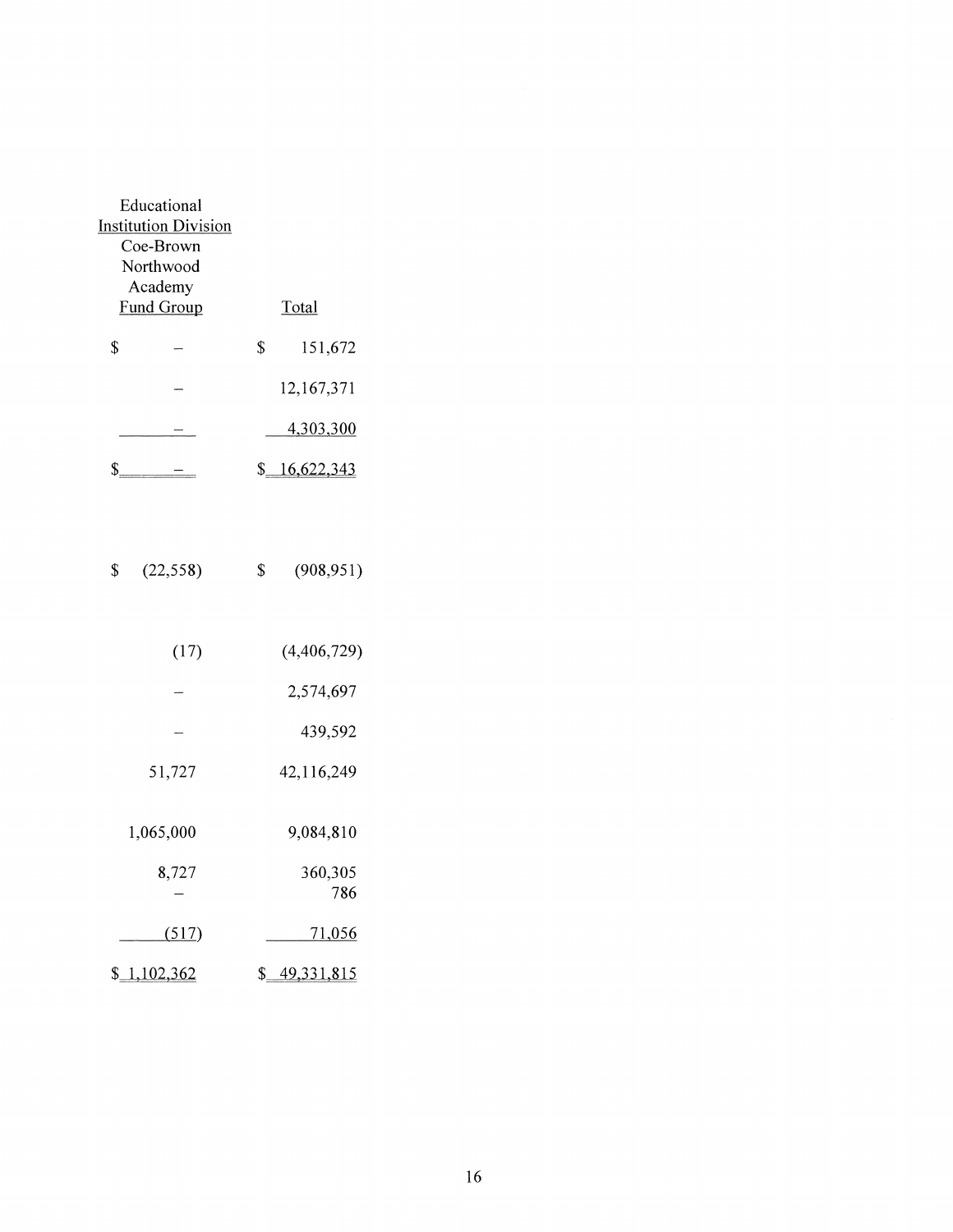#### NOTES TO FINANCIAL STATEMENTS

June 30, 2013

#### **1. Organization**

The New Hampshire Municipal Bond Bank (Bond Bank) was created in 1977 by Chapter 35-A (Act) of the State of New Hampshire (State) Revised Statutes Annotated. The Bond Bank is an instrumentality of the State, but is not a State agency and has no taxing authority. The Bond Bank has separate corporate and sovereign capacity and its board of directors is composed of the State Treasurer (who serves as director ex officio) and four directors appointed by the Governor and Executive Council. The Bond Bank has no oversight authority over any other entity.

Under the Act, the Bond Bank is empowered to issue its bonds to make funds available to governmental units having the power to levy taxes (county, city, town, school district, village district or other body corporate and politic), through the purchase by the Bond Bank of their municipal bonds. The governmental units enter into loan agreements with the Bond Bank pursuant to which they issue municipal bonds. Accordingly, the Bond Bank enables governmental units to issue debt at a lower cost of borrowing and on more favorable terms than would be possible by financing on their own. As discussed below, the Act was amended in 1982 to establish the Educational Institutions Division.

To achieve its purpose, the Bond Bank operates the following divisions and programs:

#### *General*

**General Operating Fund Group** consists of the operating revenues and expenses incurred by the Bond Bank in administering the resolutions under which it is operating. The resolutions have been grouped into two categories, the Municipal Division and the Educational Institution Division. The General Operating Fund Group was created in July 2011 through transfers from the State Guaranteed Fund Group and the Qualified School Construction Fund Group. No State appropriations are made to the Bond Bank. Fees and charges are received by the Bond Bank for the use of its services or facilities. These fees and charges, along with income from investments, provide for the annual operating costs of the Bond Bank. Prior to the formation of the General Operating Fund Group, the Bond Bank's operating revenues and expenses were included in the revenues and expenses of the State Guaranteed Fund Group, Non-State Guaranteed Fund Group and Coe-Brown Northwood Academy Fund Group.

#### *Municipal Division*

**State Guaranteed** bonds issued are not a debt of the State of New Hampshire, and the State is not liable on such bonds. However, the municipal bonds issued through the Bond Bank are guaranteed as to payment of principal and interest by a pledge of the full faith and credit of the State of New Hampshire. The Bond Bank has issued bonds for its State Guaranteed program pursuant to a General Resolution adopted on July 19, 1979, as amended from time to time (the "1979 Resolution").

**Qualified School Construction** bonds issued are not a debt of the State of New Hampshire, and the State is not liable on such bonds. However, the municipal bonds issued through the Bond Bank are guaranteed as to 75 percent of principal and interest by a pledge of the full faith and credit of the State of New Hampshire. The Bond Bank has issued bonds for its Qualified School Construction program pursuant to a General Resolution adopted on June 2, 2010 (the QSCB Resolution).

**Non-State Guaranteed** bonds issued are not a debt of the State of New Hampshire, and the State is not liable on such bonds.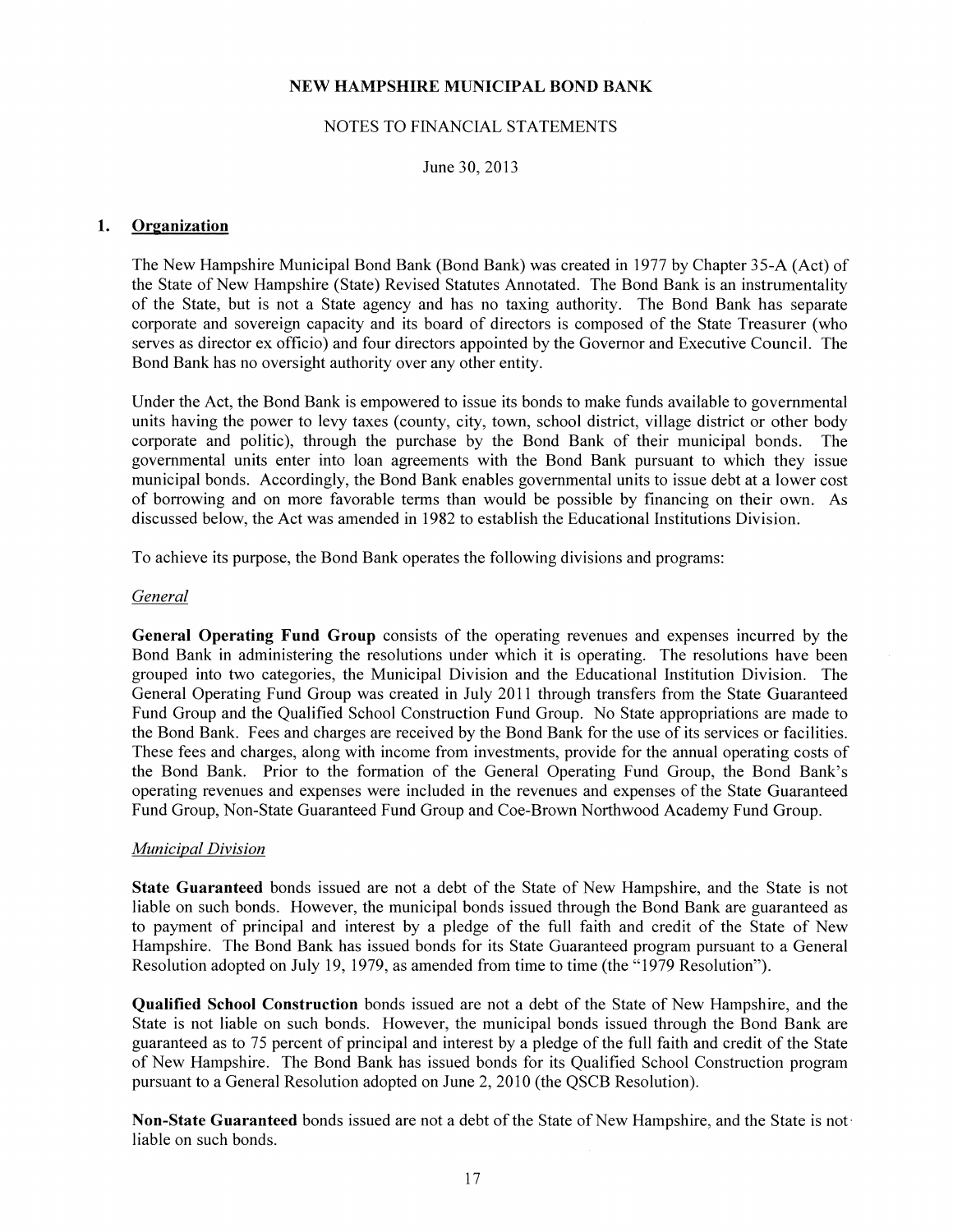#### NOTES TO FINANCIAL STATEMENTS

#### June 30, 2013

#### 1. Organization (Continued)

Since its inception, the Bond Bank has issued bonds for its Non-State Guaranteed program pursuant to a General Resolution adopted on December 1, 1978, as amended from time to time (the 1978 Resolution). On July 14, 2005, the Bond Bank adopted a new General Resolution (the 2005 Resolution). While substantially similar to the 1978 Resolution, the 2005 Resolution contains a number of improvements, including a flexible reserve fund sizing requirement, some changes in permitted investments, the ability to meet its reserve fund requirement with surety bond policies and other credit facilities, and a streamlined approach to calling bonds for early redemption. The adoption of the 2005 Resolution has not resulted in any substantive change to the Bond Bank's overall program. Total assets and liabilities of the 2005 Resolution, which are reported under the Non-State Guaranteed Fund Group, were approximately \$228,295,000 at June 30, 2013, consisting primarily of loans to governmental units and bonds payable.

Bonds issued under the 2005 Resolution are separately secured from all other bonds of the Bond Bank, including those issued under the 1978 Resolution. Bonds issued under the 2005 Resolution (through 2008) have met the reserve fund requirements through the purchase of surety bond policies. Providers of these policies have been downgraded since their purchase, and in the case of one provider the ratings have been withdrawn. The table below summarizes the surety policies purchased by the Bond Bank:

| <b>Surety Provider</b>                                       | <b>Amount of</b><br><b>Surety Policies</b> |                   | Ratings as of June 30, 2013 |                        |
|--------------------------------------------------------------|--------------------------------------------|-------------------|-----------------------------|------------------------|
|                                                              |                                            | Moody's           | <b>S&amp;P</b>              | Fitch                  |
| <b>Assured Guaranty Municipal</b><br>National Public Finance | \$3,420,269                                | A <sub>2</sub>    | $AA-$                       | Withdrawn              |
| <b>Guaranty Corporation</b><br>$FGIC^*$                      | 8,247,430<br>6,782,925                     | Baa1<br>Withdrawn | А<br>Withdrawn              | Withdrawn<br>Withdrawn |

\* Policies carried by FGIC are reinsured by National Public Finance Guaranty Corporation

#### *Educational Institution Division*

Coe-Brown Northwood Academy Fund Group: Effective February 19, 1982 (and as modified July 11, 1998), the State Legislature enacted the *New Hampshire Municipal Bond Bank Educational Institutions Bond Financing Act,* to assist certain elementary and secondary education institutions, or any other institution which provides a program of education within the state which is preparatory of secondary, postsecondary, or higher education, to finance the construction and improvement of their facilities. In 2013, all outstanding loans in this Fund were refinanced with an outside third party and the corresponding bonds payable were paid in full.

#### 2. Significant Accounting Policies

#### *Proprietary Fund Accounting*

The Bond Bank is accounted for as an Enterprise Fund. An Enterprise Fund is used to account for an operation where periodic determination, on an accrual basis, of revenues earned, expenses incurred and net income is appropriate. Accordingly, the Bond Bank recognizes revenues in the period earned and expenses in the period incurred (i.e. the accrual basis of accounting).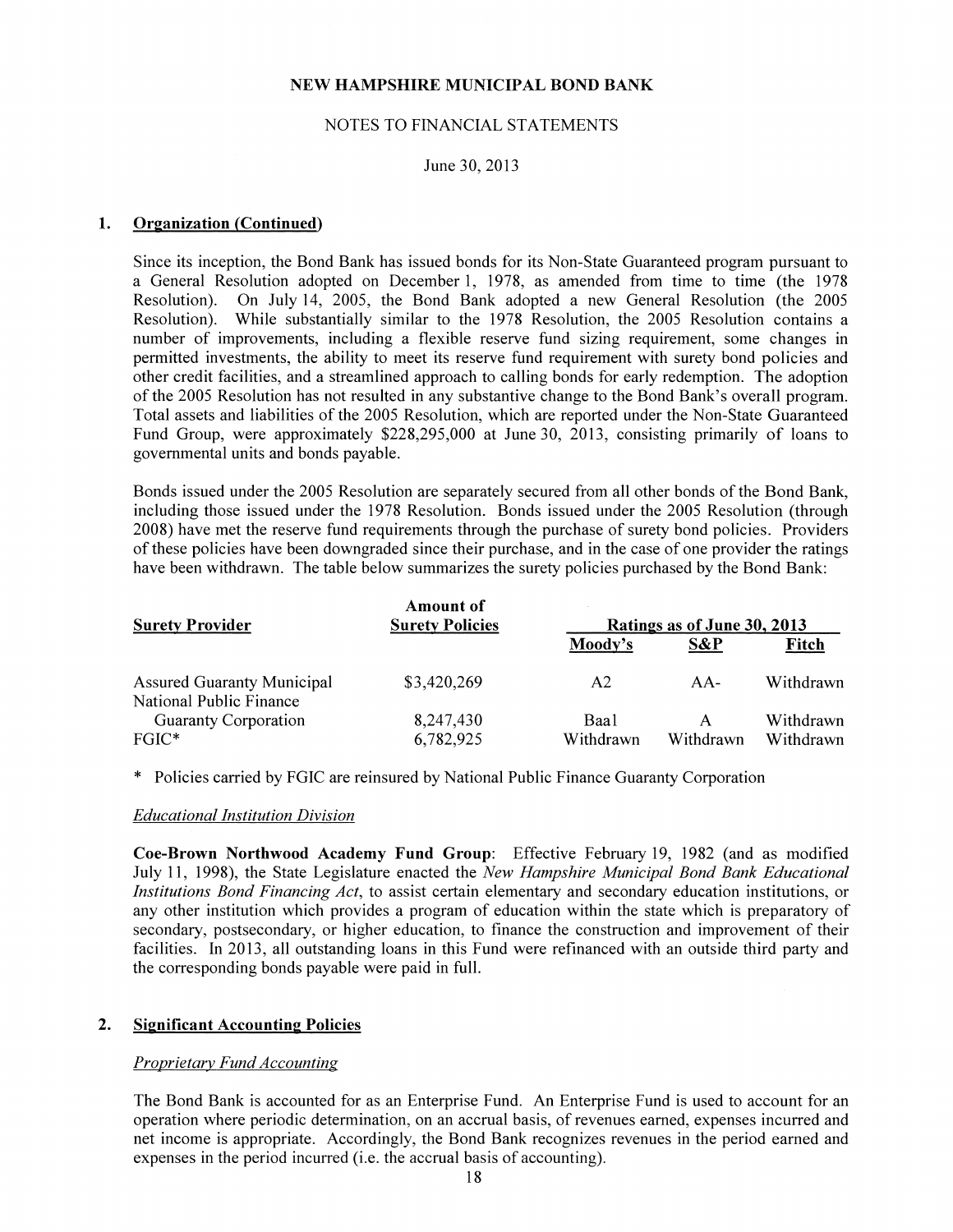#### NOTES TO FINANCIAL STATEMENTS

June 30, 2013

#### 2. Significant Accounting Policies (Continued)

As discussed below, the Bond Bank complies with Governmental Accounting Standards Board (GASB) statements codified under GASB Statement No. 62, *Codification of Accounting and Financial Reporting Guidance Contained in Pre-November 30, 1989 FASB and AICPA Pronouncements*  (GASB 62).

The financial statements are prepared in accordance with GASB Statements No. 34, *Basic Financial Statements- and Management's Discussion and Analysis -for State and Local Governments,* No. 37, *Basic Financial Statements* - *and Management's Discussion and Analysis* - *for State and Local Governments: Omnibus* - *an amendment of GASB Statement No. 21* and *No. 34* and *No. 38, Certain Financial Statement Note Disclosures.* 

#### *Federal Income Taxes*

It is the opinion of management that the Bond Bank is exempt from federal income taxes under Internal Revenue Code (IRC) Section 115, and that the Bond Bank has maintained its tax-exempt status and has no uncertain tax positions that require adjustment or disclosure in these financial statements. However, the Bond Bank is subject to the arbitrage rebate requirements of Section 148 of the IRC. Section 148 requires that any arbitrage profit earned on the proceeds of tax-exempt bonds issued after 1985 must be rebated to the federal government at least once every five years, with the balance rebated no later than 60 days after the retirement of the bonds.

Arbitrage rebate expense, which is presented as a reduction in the amount of interest income from investments, for the year ended June 30, 2013 was approximately \$120,000 in total for the State Guaranteed and Non-State Guaranteed Fund Groups.

#### *Cash and Cash Equivalents*

The Bond Bank considers all checking and savings deposits and highly liquid investments with original maturities of three months or less to be cash equivalents.

#### *Investments*

Investments are carried at fair value. Changes in fair value are recorded as net increase or decrease in the fair value of investments on the statements of revenues, expenses and changes in net position. Interest earnings on principal-only strips within the State Guaranteed and Non-State Guaranteed Fund Groups have been recorded as interest income from investments. Reserve fund investments that are not expected to be utilized to fund bond principal and interest payments until after June 30, 2014 have been classified as long-term.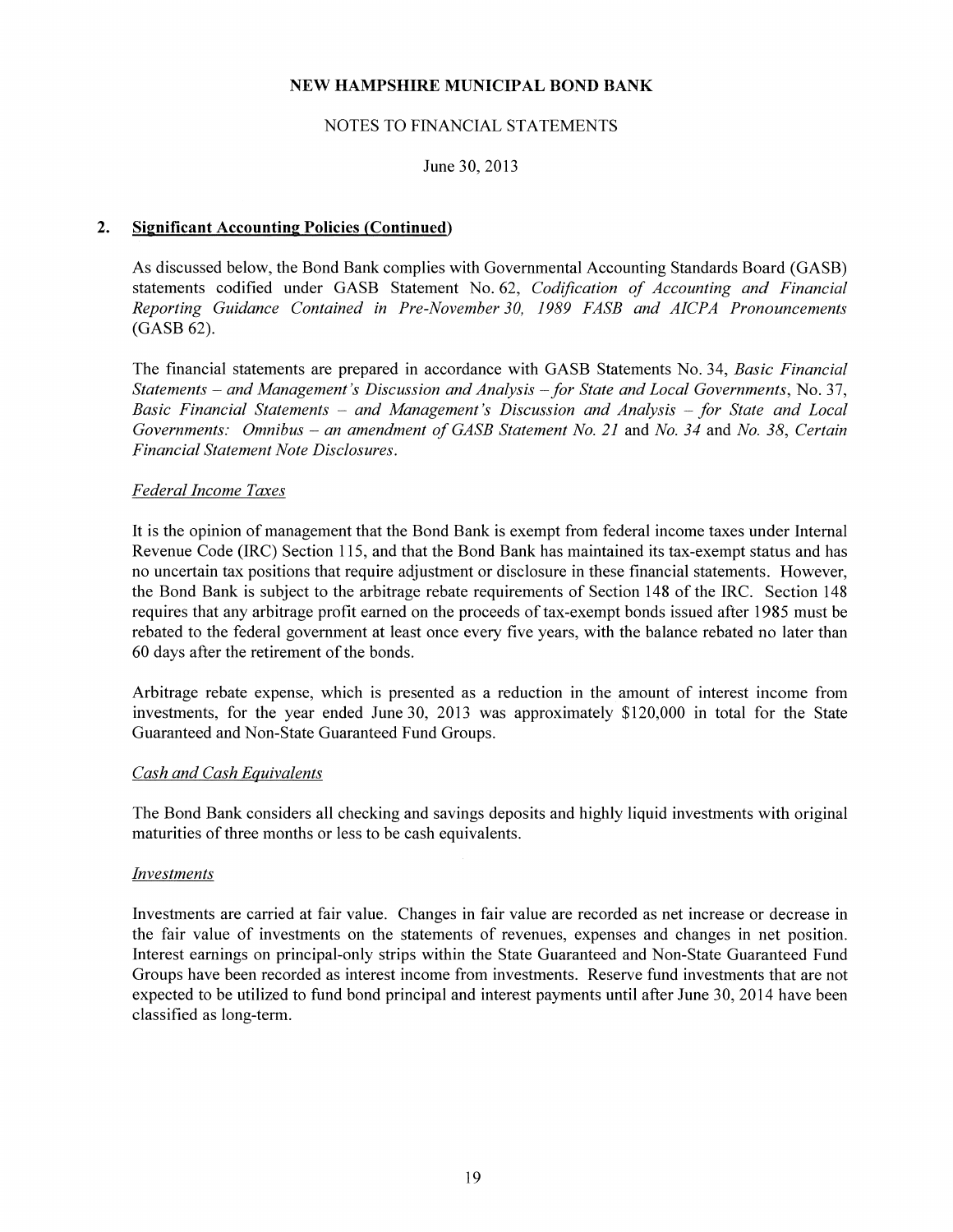#### NOTES TO FINANCIAL STATEMENTS

June 30, 2013

#### 2. Significant Accounting Policies (Continued)

#### *Bond Discounts, Premiums and Issuance Costs*

Costs associated with issuing debt, which are generally paid by means of fees collected from governmental units, are expensed in the year incurred. Bond issuance costs and original issue discounts or premiums associated with the Series 2003, 2004, 2005, 2007, 2009, 2010, 2012 and 2013 refunding bond issues were not offset by fees collected from governmental units, thus they were deferred and are being amortized to interest expense over the life of the refunding bond issues using the straight-line method. For each refunding, bond discounts (premiums) are presented as a reduction of (increase to) the face amount of bonds payable (note 4), whereas issuance costs are recorded as deferred charges included in unamortized rebates to governmental units and bond issuance costs.

#### Advanced Refundings

All advanced refundings completed subsequent to July I, 1993 within the Bond Bank's municipal division are accounted for in accordance with the provisions of GASB Statement No. 23, *Accounting and Financial Reporting for Refundings of Debt Reported by Proprietary Activities.* Under GASB Statement No. 23, the difference between the reacquisition price and the net carrying amount of the old debt is deferred and amortized as a component of interest expense over the remaining life of the old debt, or the life of the new debt, whichever is shorter, using the straight-line method. The unamortized portion of the deferred amount is reported as a reduction of the face amount of the bonds payable (note 4). Amortization for the year ended June 30, 2013 was approximately \$60,000 and \$2,287,000 for the State Guaranteed and Non-State Guaranteed Fund Groups, respectively.

The gains, losses and economic benefits of advance refundings completed within the Educational Institution Division inure to the respective institution and not the Bond Bank. The Board of Directors determines what percentage, if any, of the gains, losses and economic benefits of advanced refunding within the Municipal Divisions gets passed on to the respective governmental units. The refunding benefits rebated to governmental units are deferred and amortized over the life of the refunded bonds (which is equivalent to the life of the loans receivable) using a method which approximates the effective interest method.

#### *Management Estimates*

The preparation of financial statements in conformity with accounting principles generally accepted in the United States of America requires the Bond Bank to make estimates and assumptions that affect the amount of assets and liabilities and disclosure of contingent assets and liabilities at the date of the financial statements and the reported amounts of revenues and expenses during the reporting period. Actual results could differ from those estimates.

#### *Total Columns*

The "total" columns contain the totals of the similar accounts of the various funds. Since the assets of the funds are restricted, the combination of the accounts, including assets therein, is for convenience only and does not indicate that the combined assets are available in any manner other than that provided for in the separate funds.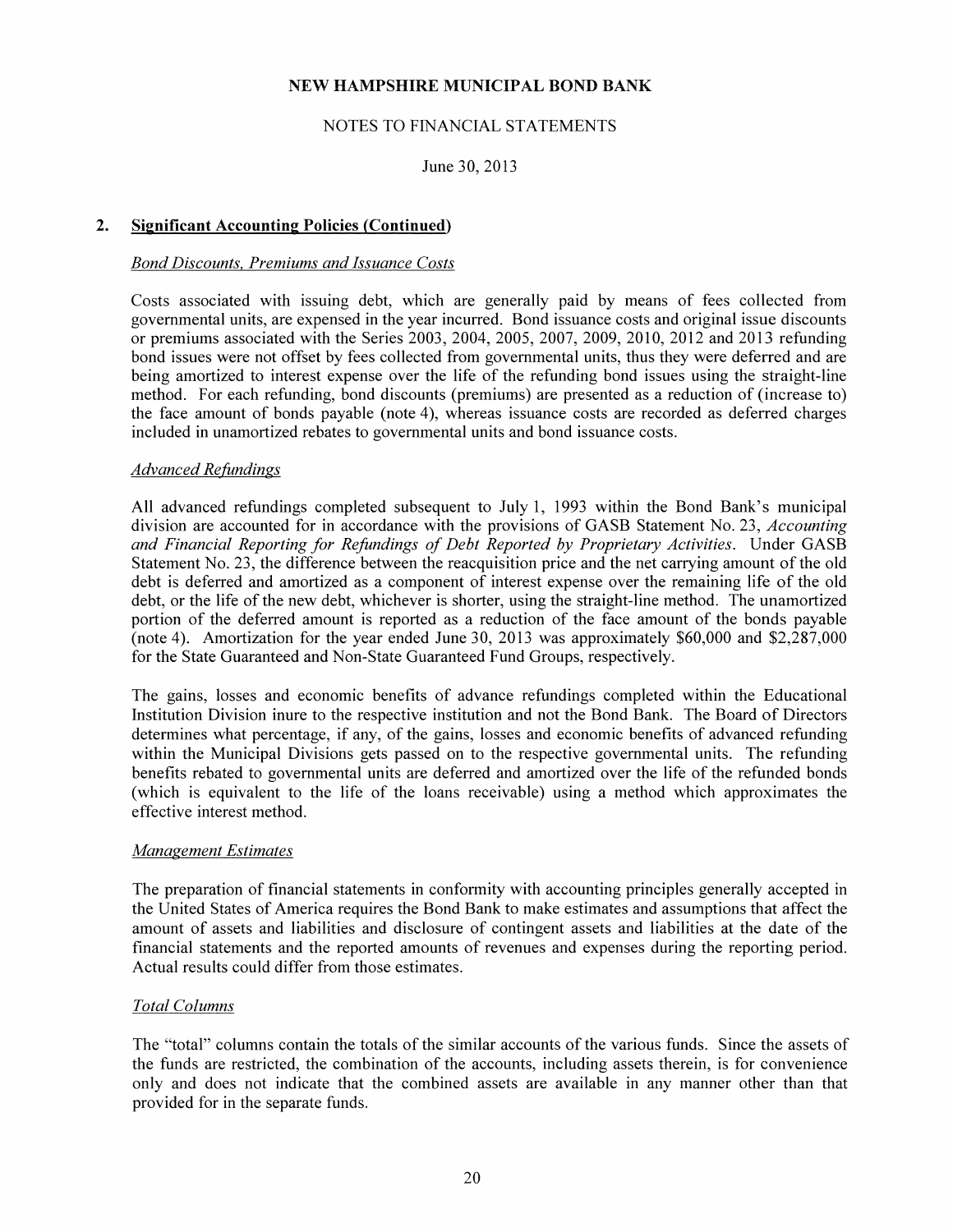#### NOTES TO FINANCIAL STATEMENTS

June 30, 2013

#### 2. Significant Accounting Policies (Continued)

#### *Recently Issued Accounting Pronouncements*

As discussed above, in December 2010 GASB issued Statement No. 62, *Codification of Accounting and Financial Reporting Guidance Contained in Pre-November 30, 1989 FASB and AICPA Pronouncements.* This pronouncement is intended to codify all sources of Generally Accepted Accounting Principles for state and local governments so that they can be found in one source. The primary objective of this Statement is to directly incorporate the applicable guidance from those FASB and AICPA pronouncements into the state and local government accounting and financial reporting standards, with the provisions modified, as appropriate, to recognize the effects of the governmental environment and the needs of governmental financial statement users without affecting the substance of the applicable guidance. This statement supersedes Statement No. 20. It is effective for financial statements for periods beginning after December 15, 2012 and earlier application is encouraged. The Bond Bank implemented this pronouncement during the year ending June 30, 2013. There was no impact on the Bond Bank's financial statements as a result of the adoption of GASB 62.

ln June 2011 GASB issued Governmental Accounting Standards Board Statement No. 63, *Financial Reporting of Deferred Outflows of Resources, Deferred Inflows of Resources, and Net Position.* This pronouncement requires the presentation of certain elements of the Statement of Net Position as deferred inflows and outflows of resources in accordance with Concepts Statement No.4, *Elements of Financial Statements* for transactions that result in the consumption or acquisition of net assets in one period that are applicable to future periods. This statement is effective for financial statements for periods beginning after December 15, 2011, and earlier application is encouraged. The Bond Bank implemented this pronouncement during the year ending June 30, 2013, resulting in a retitling of the Balance Sheets as Statements of Net Position. The Bond Bank had no deferred inflows or outflows at June 30, 2013.

In April 2012, GASB issued Statement No. 65, *Items Previously Reported as Assets and Liabilities*  (GASB 65). The objective of this statement is to provide financial reporting guidance for deferred outflows of resources and deferred inflows of resources. GASB 65 requires that bond issuance costs be immediately expensed in the period incurred, and for certain items requires the reclassification of amounts previously reported as assets and liabilities to deferred outflows of resources or deferred inflows of resources or to expenses or revenues. GASB 65 is effective for the year ending June 30, 2014 and the Bond Bank has decided not to implement early.

#### 3. Cash, Cash Equivalents and Investments

Cash includes funds held in interest bearing demand deposit and savings accounts, which, at times, may exceed amounts guaranteed by the Federal Deposit Insurance Corporation. The Bond Bank has not experienced any losses in such accounts and management believes the Bond Bank is not exposed to any significant risk of loss on cash.

Investments held by trustee and Reserve Fund investments held by trustee consist primarily of U.S. Treasury obligations, U.S. Government-sponsored enterprises, New Hampshire government obligations, and shares of money market funds which invest in U.S. Government and Government Agency obligations. All investments are held by a trustee in the Bond Bank's name. In addition to the above, the Bond Bank's internal investment policies allow operating investments to include fixedincome mutual funds which hold diversified portfolios in investment-grade debt securities.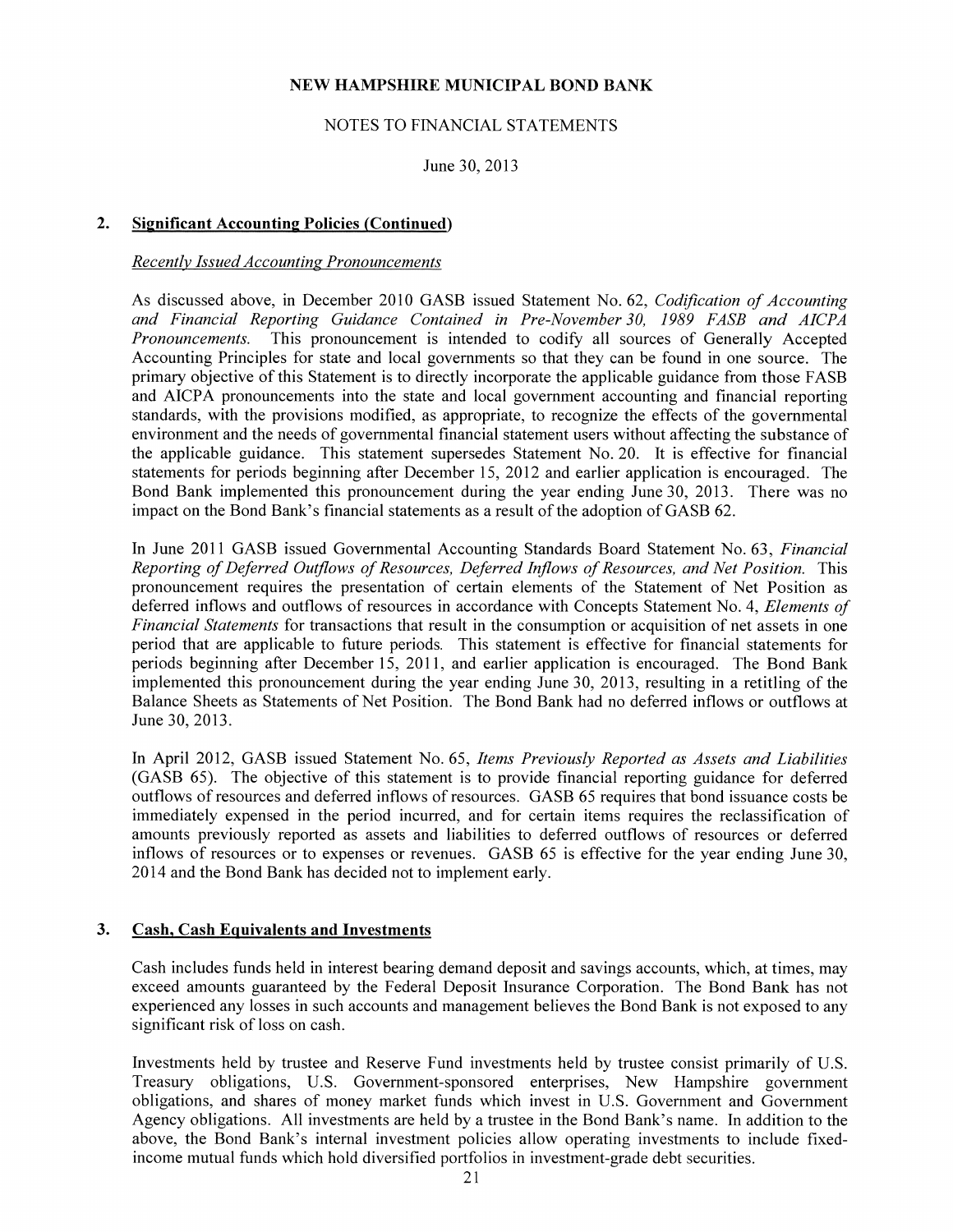#### NOTES TO FINANCIAL STATEMENTS

#### June 30, 2013

#### 3. Cash, Cash Equivalents and Investments (Continued)

The Act and each of the Municipal Division's general bond resolutions under the State Guaranteed Fund Group and the Non-State Guaranteed Fund Group require the establishment of a debt service reserve fund. These resolutions are secured separately from all other general bond resolutions of the Bond Bank. Amounts on deposit in the debt service reserve fund of each of these resolutions are held by the trustee under each of such general bond resolutions. Investment earnings on amounts held in each respective debt service reserve fund are restricted to the payment of debt service on bonds of the Bond Bank issued pursuant to each respective general bond resolution for the purpose of funding each respective debt service reserve fund. Each of these resolutions pledges its debt service reserve fund to the payment of debt service in the event of a governmental unit payment default.

The 1978 and 1979 Resolutions require their respective debt service funds be sized to meet the maximum amount of maturing municipal bond debt service in any calendar year. The 2005 Resolution requires that for each issue of bonds, the reserve fund requirement shall equal the lesser of (i) 10% of the aggregate original net proceeds of such Series of Bonds, (ii) 125% of the average annual aggregate Debt Service on such Bonds, or (iii) the maximum aggregate amount of Debt Service due on such Bonds in any succeeding bond year. This requirement is subject to change by an amendment to the 2005 Resolution under certain circumstances, but only once 100 loans have been made by the Bank under the 2005 Resolution. At June 30, 2013, the Bank had made 75 loans under the 2005 Resolution.

As permitted by the bond resolution, any funds not required for loans to government units or deposit to reserve funds, may be held by the Bond Bank as unrestricted investments. These amounts are classified as investments within the General Operating Fund Group.

Reserve Fund investments and investments held by trustee must be invested in any of the following obligations; (a) direct obligations of the United States of America or direct obligations of the State or obligations for which the faith and credit of the United States of America or the State is pledged to provide for the payment of the principal and interest, (b) any bond, debenture, note, participation or other similar obligation issued by the Federal National Mortgage Association, and (c) any other obligation of the United States of America or any Federal agencies which may then be purchased with funds belonging to the State or held in the State Treasury.

Investments of the Bond Bank consist of short-term money market funds that are 100% collateralized by government securities and investments in U.S. Treasury and U.S. Government sponsored enterprise securities. At June 30, 2013, investments are categorized as follows:

| <b>General Operating Fund Group</b>                                                    | Fair Value  |
|----------------------------------------------------------------------------------------|-------------|
| Investments held by trustee:<br>Cash equivalents                                       | \$4,160,002 |
| Operating investments:<br>Fixed income – mutual funds                                  | 439.270     |
| <b>State Guaranteed Fund Group</b><br>Investments held by trustee:<br>Cash equivalents | 145,927     |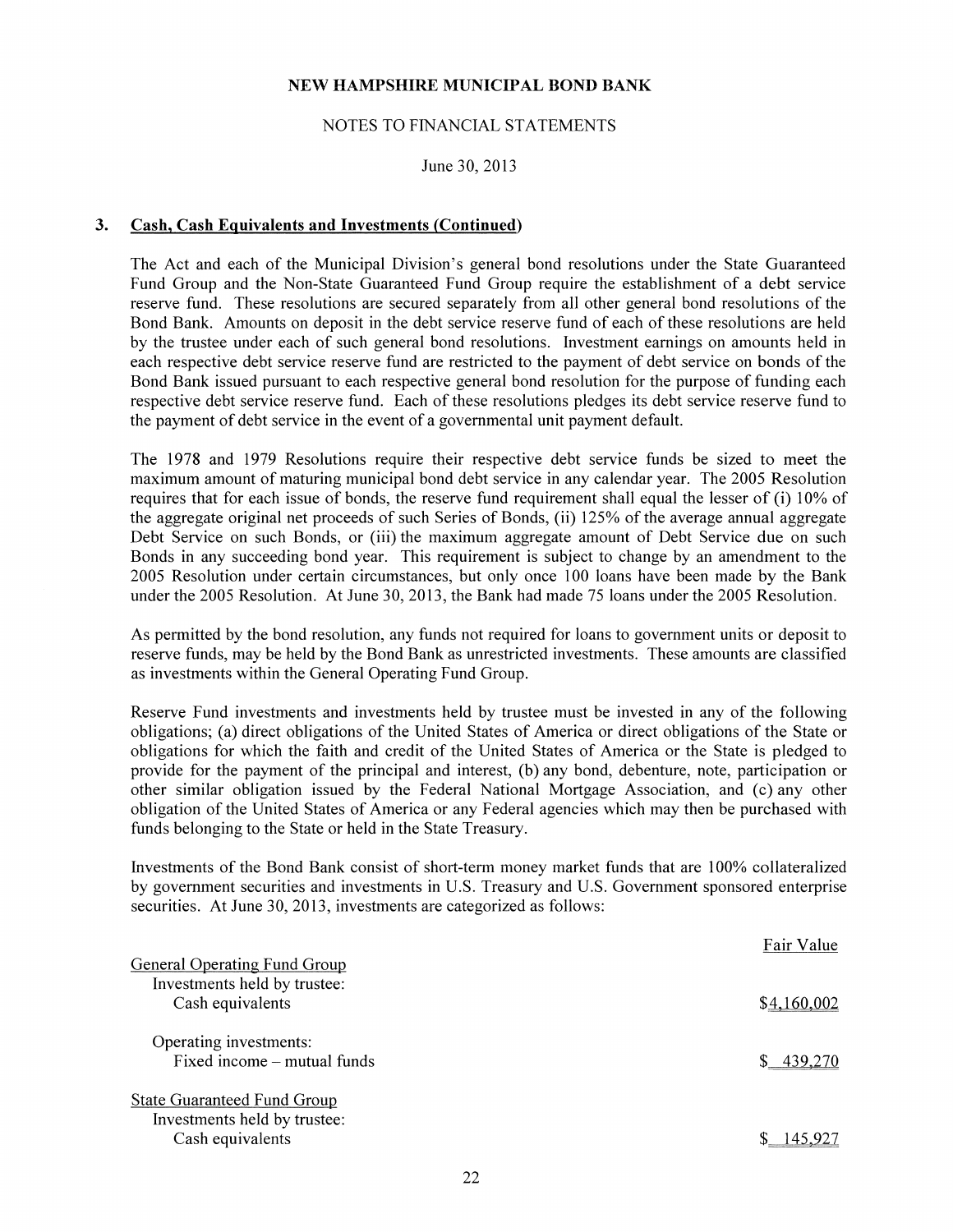#### NOTES TO FINANCIAL STATEMENTS

June 30, 2013

#### 3. Cash, Cash Equivalents and Investments (Continued)

|                                                                                                                                  | Fair Value                |
|----------------------------------------------------------------------------------------------------------------------------------|---------------------------|
| Reserve fund investments held by trustee:<br>U.S. Treasury strips<br>U.S. Government-sponsored enterprises strips <sup>(1)</sup> | \$<br>812,765<br>384,104  |
|                                                                                                                                  | 1,196,869<br>S.           |
| <b>Qualified School Construction Fund Group</b>                                                                                  |                           |
| Investments held by Trustee:                                                                                                     |                           |
| Cash equivalents                                                                                                                 | \$<br>29                  |
| <b>Non-State Guaranteed Fund Group</b>                                                                                           |                           |
| Investments held by trustee:                                                                                                     |                           |
| Cash equivalents                                                                                                                 | 7,861,413<br>S.           |
| Reserve fund investments held by trustee:                                                                                        |                           |
| Cash equivalents                                                                                                                 | $\mathbb{S}$<br>4,303,300 |
| U.S. Government obligations                                                                                                      | 54,031,310                |
| U.S. Treasury strips                                                                                                             | 22,096,794                |
| U.S. Government-sponsored enterprises <sup>(1)</sup>                                                                             | 10,214                    |
| U.S. Government-sponsored enterprises strips <sup>(1)</sup>                                                                      | 14,543,736                |
| N.H. G.O. capital improvement bonds                                                                                              | 9,459,268                 |
|                                                                                                                                  | \$104,444,622             |

 $^{(1)}$  Includes FHLMC, FHLB, FFCB, FNMA and REFCORP.

As a means of limiting its exposure to fair value losses arising from rising interest rates, the Bond Bank's investment policy provides that investment maturities be closely matched with future bond principal and interest requirements, which are the primary use of invested assets. The Bond Bank's general practice has been to hold all debt securities to their maturity, at which point the funds are needed to make required bond principal and interest payments for the respective resolutions. The following table provides information on future maturities of the Bond Bank's investments as of June 30, 2013:

|                                     | Fair<br>Value | Less than<br>One Year |         | One to<br>Five Years |  | Six to<br>Ten Years |  | More than<br>Ten Years |  |
|-------------------------------------|---------------|-----------------------|---------|----------------------|--|---------------------|--|------------------------|--|
| <b>General Operating Fund Group</b> |               |                       |         |                      |  |                     |  |                        |  |
| Fixed income – mutual<br>funds      | 439,270       | $\mathcal{S}$         | 439,270 | <sup>S</sup>         |  |                     |  |                        |  |
|                                     | 439.270       |                       | 439,270 |                      |  |                     |  |                        |  |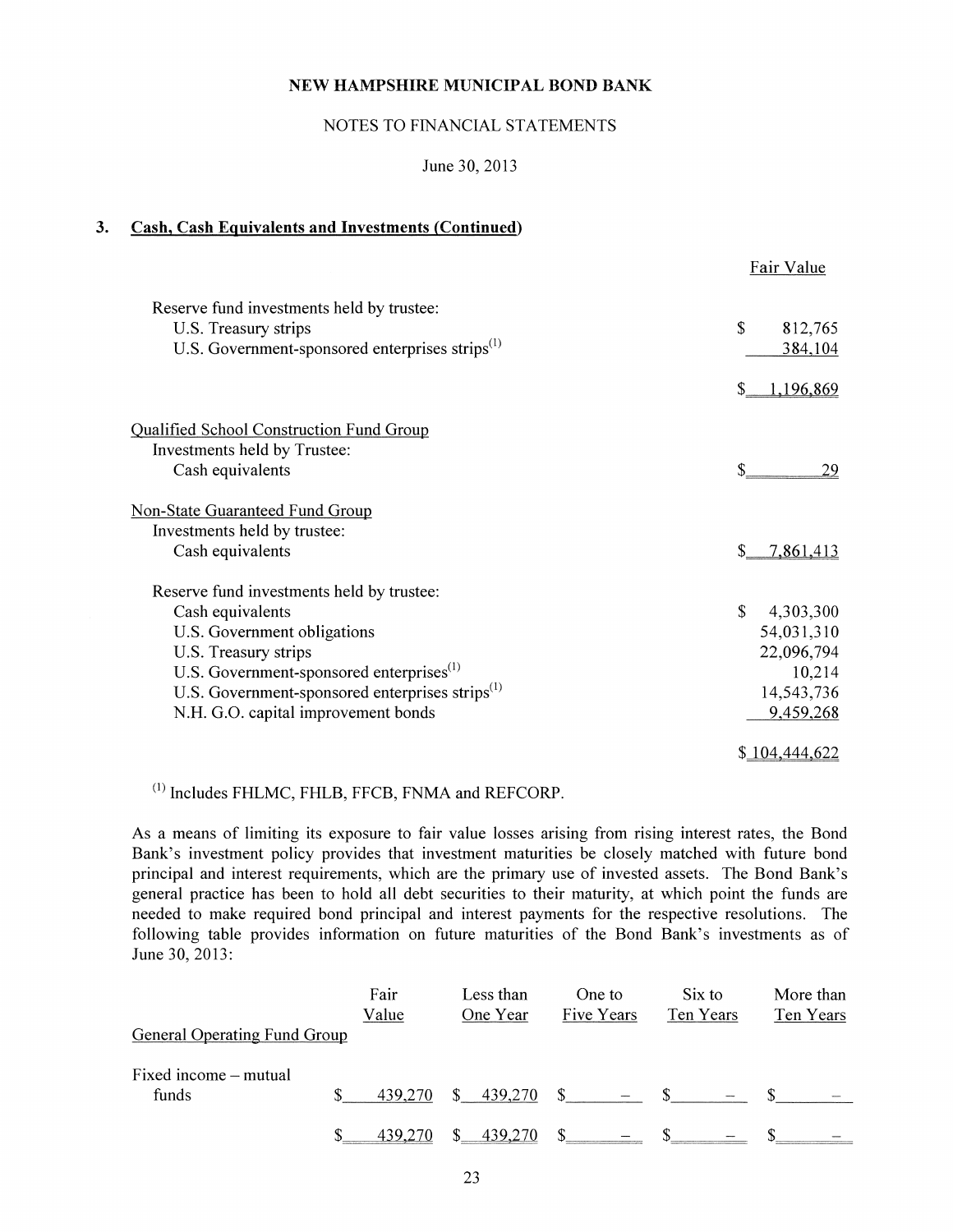#### NOTES TO FINANCIAL STATEMENTS

#### June 30, 2013

#### 3. Cash, Cash Equivalents and Investments (Continued)

|                                                                   |                | Fair<br>Value |              | Less than<br>One Year | One to<br>Five Years |              | Six to<br>Ten Years |              |              | More than<br>Ten Years |
|-------------------------------------------------------------------|----------------|---------------|--------------|-----------------------|----------------------|--------------|---------------------|--------------|--------------|------------------------|
| <b>State Guaranteed Fund Group</b>                                |                |               |              |                       |                      |              |                     |              |              |                        |
| U.S. Treasury strips<br>U.S. Government-<br>sponsored enterprises | $\mathsf{\$}$  | 812,765       | $\mathbb{S}$ | 41,983                | $\mathcal{S}$        | 770,782      | $\mathbb{S}$        |              | $\mathbb{S}$ |                        |
| strips                                                            |                | 384,104       |              | 384,104               |                      |              |                     |              |              |                        |
|                                                                   | $\mathbb{S}^-$ | 1,196,869     | $\mathbb{S}$ | 426,087               | $S_{-}$              | 770,782      | $\mathbb{S}$ .      |              | $S_{-}$      |                        |
| <b>Non-State Guaranteed Fund Group</b>                            |                |               |              |                       |                      |              |                     |              |              |                        |
| U.S. Government                                                   |                |               |              |                       |                      |              |                     |              |              |                        |
| obligations                                                       | \$             | 54,031,310    |              | \$19,108,610          |                      | \$3,322,132  |                     | \$4,289,059  |              | \$27,311,509           |
| U.S. Treasury strips                                              |                | 22,096,794    |              | 3,426,889             |                      | 9,656,702    |                     | 9,013,203    |              |                        |
| U.S. Government-                                                  |                |               |              |                       |                      |              |                     |              |              |                        |
| sponsored enterprises                                             |                | 10,214        |              | 10,214                |                      |              |                     |              |              |                        |
| U.S. Government-<br>sponsored enterprises                         |                |               |              |                       |                      |              |                     |              |              |                        |
| strips                                                            |                | 14,543,736    |              | 644,875               |                      | 4,073,604    |                     | 4,821,860    |              | 5,003,397              |
| N.H. G.O. capital                                                 |                |               |              |                       |                      |              |                     |              |              |                        |
| improvement bonds                                                 |                | 9,459,268     |              |                       |                      |              |                     |              |              | 9,459,268              |
|                                                                   |                | \$100,141,322 |              | \$23,190,588          |                      | \$17,052,438 |                     | \$18,124,122 |              | \$41,774,174           |

For an investment, custodial credit risk is the risk that, in the event of the failure of the counterparty, the Bond Bank will not be able to recover the value of its investments or collateral securities that are in the possession of an outside party. The Bond Bank's investments are held by People's United Bank, a state-charted and publicly traded commercial bank. Management of the Bond Bank is not aware of any issues with respect to custodial credit risk at People's United Bank at June 30, 2013.

Credit risk is the risk that an issuer or other counterparty to an investment will not fulfill its obligations to the Bond Bank. The Bond Bank's investment policy limits its investments to those with high credit quality such as U.S. Treasury Obligations and U.S. Government-sponsored enterprises. Fixed income mutual funds are deemed permissible holdings under the Bond Bank's investment guidelines provided such funds hold diversified portfolios of fixed income securities with average maturity dates not to exceed five years.

Obligations of the U.S. Government or obligations explicitly guaranteed by the U.S. Government are considered to have minimal credit risk.

At June 30, 2013, the Bond Bank's investments in the State of New Hampshire's general obligation capital improvement bonds within the Non-State Guaranteed Fund Group were rated AA.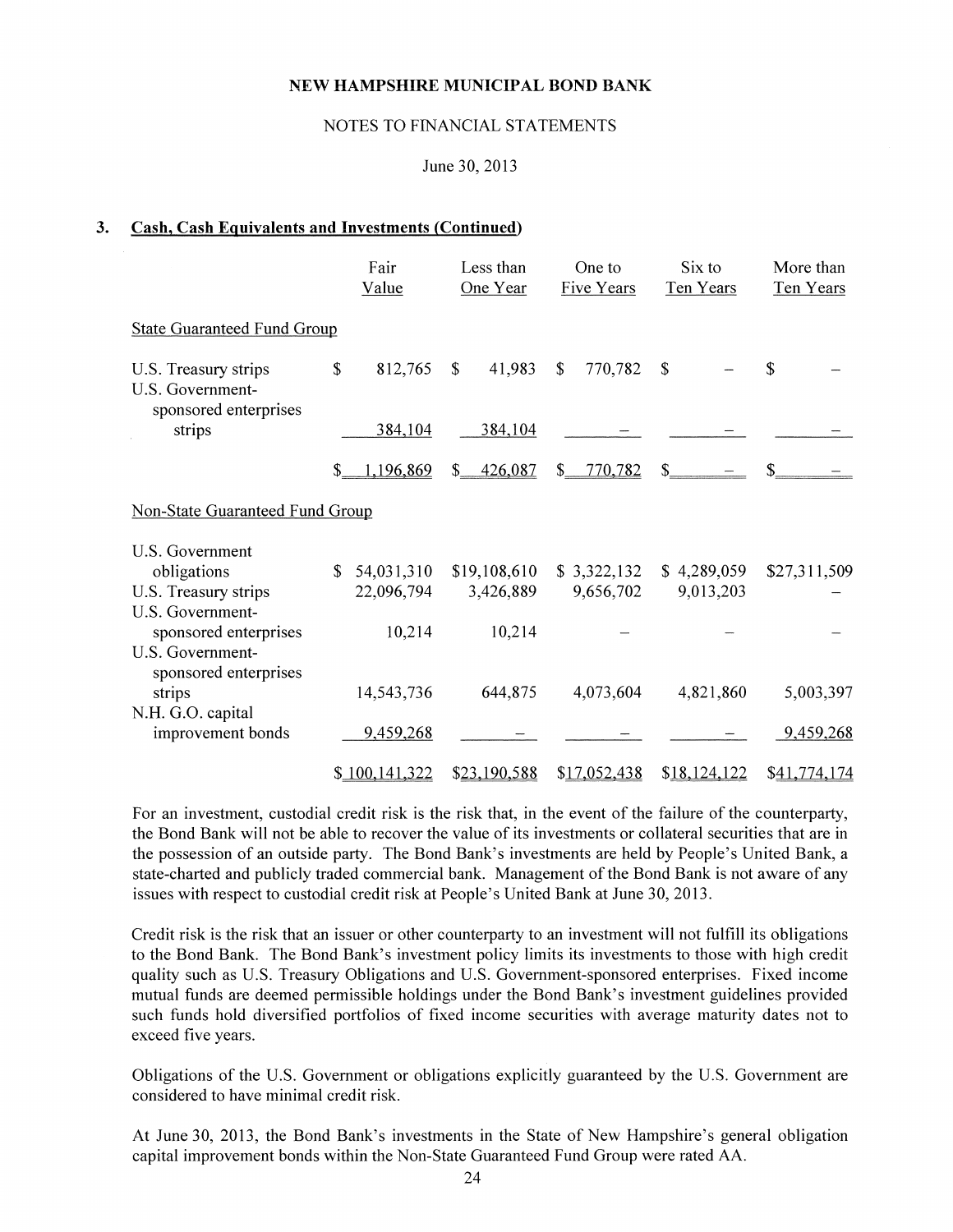#### NOTES TO FINANCIAL STATEMENTS

#### June 30, 2013

#### 3. Cash, Cash Equivalents and Investments (Continued)

The Bond Bank has invested some of its long-term funds in U.S. Treasury and U.S. Governmentsponsored enterprises principal-only strips in order to maximize yields coincident with cash needs for operations, debt service, and arbitrage. These securities are similar to zero coupon bonds which are purchased deeply discounted, with the Bond Bank receiving its only repayment stream at maturity; therefore, they are sensitive to interest rate changes. These securities are reported at fair value in the statement of net position. At June 30, 2013, the fair value of these investments is approximately \$1,197,000 and \$36,641,000 with the State Guaranteed and Non-State Guaranteed Fund Groups, respectively.

#### 4. Bonds Payable

| The carrying amount of bonds payable at June 30, 2013, |             |
|--------------------------------------------------------|-------------|
| by program, are as follows:                            |             |
| Municipal Division:                                    |             |
| <b>State Guaranteed</b>                                | 3,032,096   |
| Qualified School Construction                          | 40,915,000  |
| Non-State Guaranteed                                   | 918,614,082 |
|                                                        |             |

\$ 962.561.178

Following is a comprehensive summary of bonds payable, with original interest rates, by program at June 30, 2013:

#### Municipal Division- State Guaranteed

| Bonds payable consist of the following at June 30, 2013:    |              |
|-------------------------------------------------------------|--------------|
| Series 1994 D Bonds, maturing August 15, 1995 to August 15, |              |
| 2014, with interest ranging from 4.25% to 7.15%             | S<br>134,850 |
| Series 1994 E Bonds, maturing August 15, 2001 to August 15, |              |
| 2014, with interest ranging from $5.25\%$ to $6.25\%$       | 275,000      |
| Series 2009 B Refunding Bonds, maturing August 15, 2009 to  |              |
| August 15, 2017 with interest ranging from 2.25% to 4.00%   | 2,580,000    |
|                                                             | 2,989,850    |
| Net unamortized original issue premium                      | 141,590      |
| Unamortized deferred loss on refundings                     | (99, 344)    |
| Bonds payable                                               | 3,032,096    |
| Current portion                                             | 1,056,482    |
| Noncurrent portion                                          | \$1,975,614  |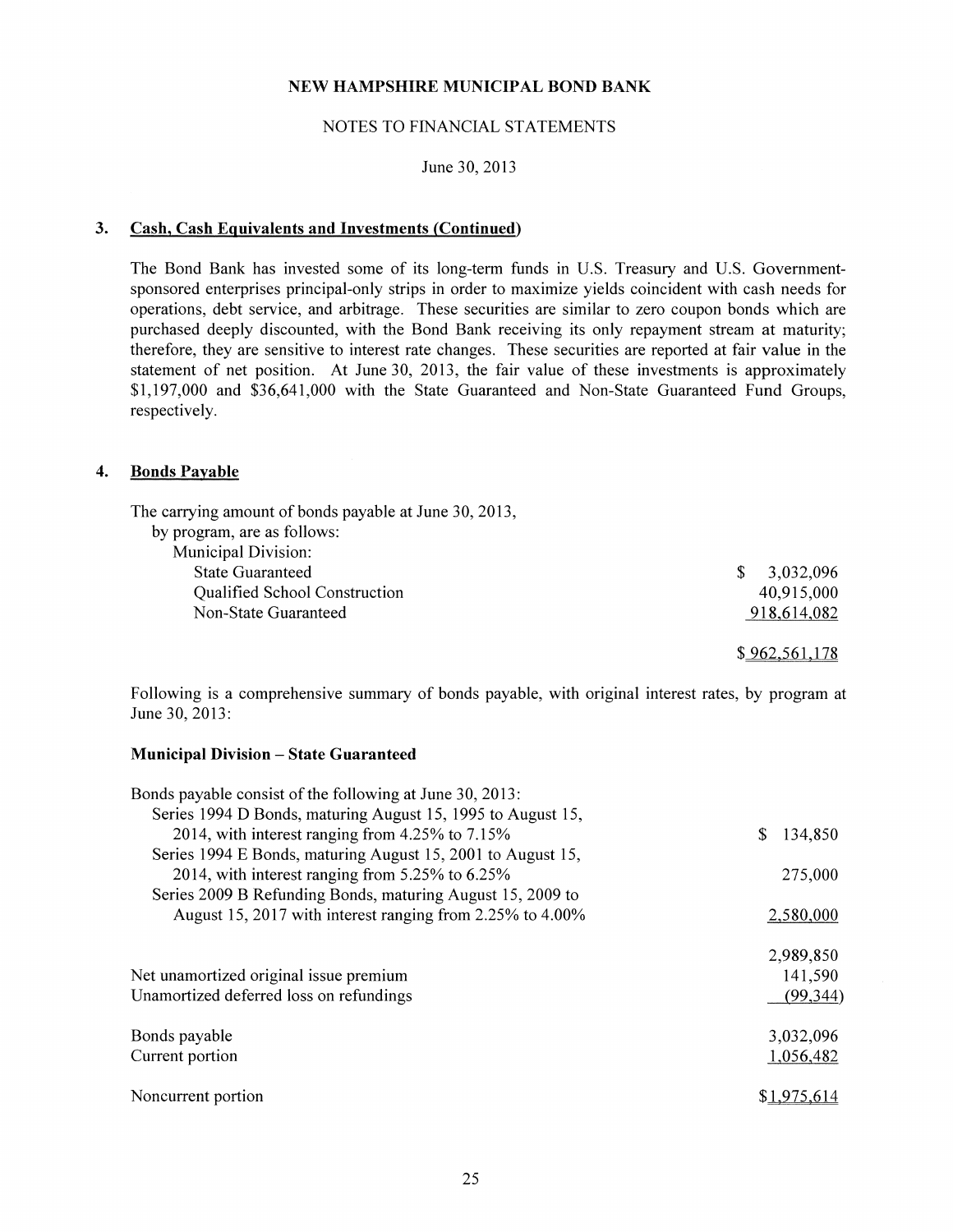#### NOTES TO FINANCIAL STATEMENTS

#### June 30, 2013

## 4. Bonds Payable (Continued)

The above bonds payable will mature as follows, with interest payable semiannually:

| Fiscal year                                                                                                    |             |           |              |
|----------------------------------------------------------------------------------------------------------------|-------------|-----------|--------------|
| Ending June 30,                                                                                                | Principal   | Interest  | Total        |
| 2014                                                                                                           | \$1,079,792 | \$288,644 | \$1,368,436  |
| 2015                                                                                                           | 720,058     | 258,886   | 978,944      |
| 2016                                                                                                           | 295,000     | 40,225    | 335,225      |
| 2017                                                                                                           | 285,000     | 30,100    | 315,100      |
| 2018                                                                                                           | 610,000     | 12,200    | 622,200      |
|                                                                                                                |             |           |              |
|                                                                                                                | \$2,989,850 | \$630,055 | \$3,619,905  |
| <b>Municipal Division – Qualified School Construction Bond</b>                                                 |             |           |              |
| Bonds payable consist of the following at June 30, 2013:<br>Series 2010 C Bonds maturing September 15, 2011 to |             |           |              |
| September 15, 2026 with interest at 5.39%                                                                      |             |           | \$40,915,000 |
| Current portion                                                                                                |             |           | 2,945,000    |
| Noncurrent portion                                                                                             |             |           | \$37,970,000 |
|                                                                                                                |             |           |              |

The above bonds payable will mature as follows, with interest payable semiannually:

| Fiscal year<br>Ending June 30, | Principal    | Interest     | Total        |
|--------------------------------|--------------|--------------|--------------|
| 2014                           | \$2,945,000  | \$2,125,951  | \$5,070,951  |
| 2015                           | 2,945,000    | 1,967,215    | 4,912,215    |
| 2016                           | 2,940,000    | 1,808,615    | 4,748,615    |
| 2017                           | 2,925,000    | 1,650,553    | 4,575,553    |
| 2018                           | 2,925,000    | 1,492,895    | 4,417,895    |
| $2019 - 2023$                  | 14,595,000   | 5,101,231    | 19,696,231   |
| $2024 - 2027$                  | 11,640,000   | 1,254,792    | 12,894,792   |
|                                |              |              |              |
|                                | \$40,915,000 | \$15,401,252 | \$56,316,252 |

## Municipal Division- Non-State Guaranteed

| Series 2003 C Bonds, maturing August 15, 2004 to August 15, 2013, |              |
|-------------------------------------------------------------------|--------------|
| with interest ranging from $3\%$ to $6\%$                         | \$10,510,000 |
| Series 2003 D Bonds, maturing August 15, 2004 to August 15, 2023, |              |
| with interest ranging from $2\%$ to $5\%$                         | 7,700,000    |
| Series 2003 E Bonds, maturing August 15, 2004 to August 15, 2013, |              |
| with interest ranging from $3.5\%$ to $5\%$                       | 7,895,000    |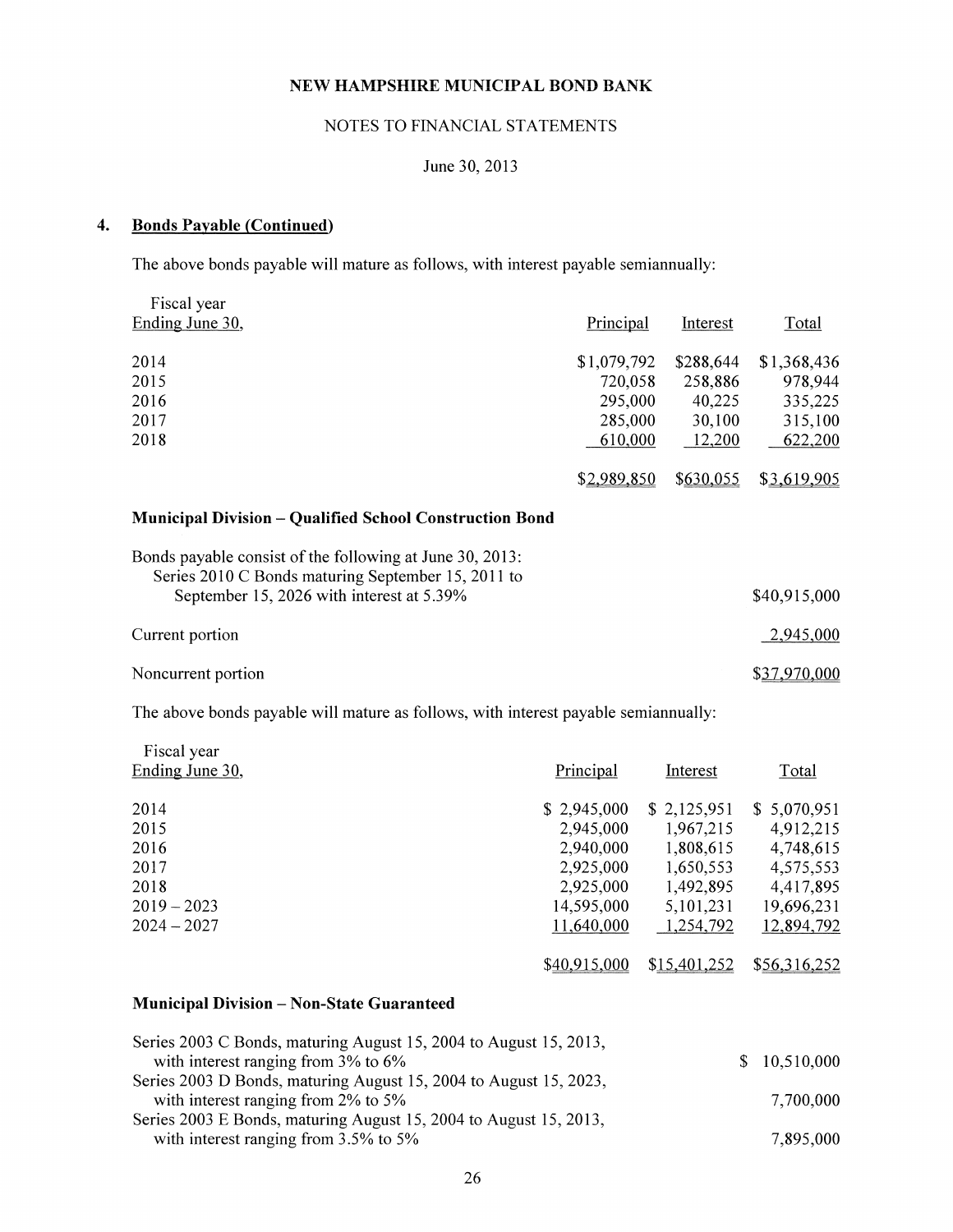#### NOTES TO FINANCIAL STATEMENTS

## June 30, 2013

## 4. Bonds Payable (Continued)

## Municipal Division -Non-State Guaranteed (Continued)

| Series 2003 F Bonds, maturing January 15, 2005 to January 15, 2014,        |                 |
|----------------------------------------------------------------------------|-----------------|
| with interest ranging from 4% to 5%                                        | \$<br>6,830,000 |
| Series 2004 A Refunding Bonds, maturing August 15, 2005 to August 15,      |                 |
| 2014, with interest ranging from 2% to 5%                                  | 14,775,000      |
| Series 2004 B Bonds, maturing August 15, 2005 to August 15, 2014 with      |                 |
| interest ranging from 3% to 5%                                             | 9,350,000       |
| Series 2004 C Bonds, maturing January 15, 2006 to January 15, 2015 with    |                 |
| interest ranging from 3.75% to 5%                                          | 520,000         |
| Series 2005 A Refunding Bonds, maturing August 15, 2009 to August 15,      |                 |
| 2020 with interest ranging from 3% to 5%                                   | 29,565,000      |
| Series 2005 B Bonds, maturing August 15, 2006 to August 15, 2015 with      |                 |
| interest ranging from 4% to 5%                                             | 9,760,000       |
| Series 2005 C Bonds, maturing March 15, 2006 to March 15, 2028 with        |                 |
| interest ranging from 3% to 5%                                             | 16,765,000      |
| Series 2005 D Bonds, maturing July 15, 2006 to July 15, 2029 with          |                 |
| interest ranging from 3% to 5%                                             | 38,425,000      |
| Series 2006 A Bonds, maturing August 15, 2007 to August 15, 2026 with      |                 |
| interest ranging from 4% to 5%                                             | 37,975,000      |
| Series 2006 B Bonds, maturing January 15, 2008 to January 15, 2027 with    |                 |
| interest ranging from 4% to 5%                                             | 12,115,000      |
| Series 2007 A Refunding Bonds, maturing August 15, 2008 to February 15,    |                 |
| 2029 with interest ranging from 3.75% to 4.50%                             | 36,610,000      |
| Series 2007 B Bonds, maturing August 15, 2008 to August 15, 2036           |                 |
| with interest ranging from 4% to 5%                                        | 54,855,000      |
| Series 2007 C Bonds, maturing January 15, 2009 to January 15, 2037         |                 |
| with interest ranging from 4.25% to 5.25%                                  | 7,825,000       |
| Series 2008 A Bonds, maturing August 15, 2009 to August 15, 2037           |                 |
| with interest ranging from 4% to 5.25%                                     | 33,210,000      |
| Series 2008 B Bonds, maturing January 15, 2010 to January 15, 2029         |                 |
| with interest ranging from 4.50% to 5.875%                                 | 8,345,000       |
| Series 2009 A Refunding Bonds, maturing August 15, 2009 to February 15,    |                 |
| 2026 with interest ranging from 2.50% to 4.25%                             | 5,935,000       |
| Series 2009 C Bonds, maturing August 15, 2010 to August 15, 2029 with      |                 |
| interest ranging from 3.00% to 5.00%                                       | 18,720,000      |
| Series 2009 D Bonds, maturing July 15, 2010 to July 15, 2039 with interest |                 |
| ranging from $2.50\%$ to $5.50\%$                                          | 26,460,000      |
| Series 2009 E Bonds, maturing January 15, 2011 to January 15, 2030 with    |                 |
| interest ranging from 3.00% to 5.00%                                       | 25,170,000      |
| Series 2010 A Refunding Bonds, maturing August 15, 2010 to August 15, 2022 |                 |
| with interest ranging from 2.00% to 5.00%                                  | 96,715,000      |
| Series 2010 B Bonds, maturing August 15, 2011 to August 15, 2039 with      |                 |
| interest ranging from 3.00% to 5.00%                                       | 98,695,000      |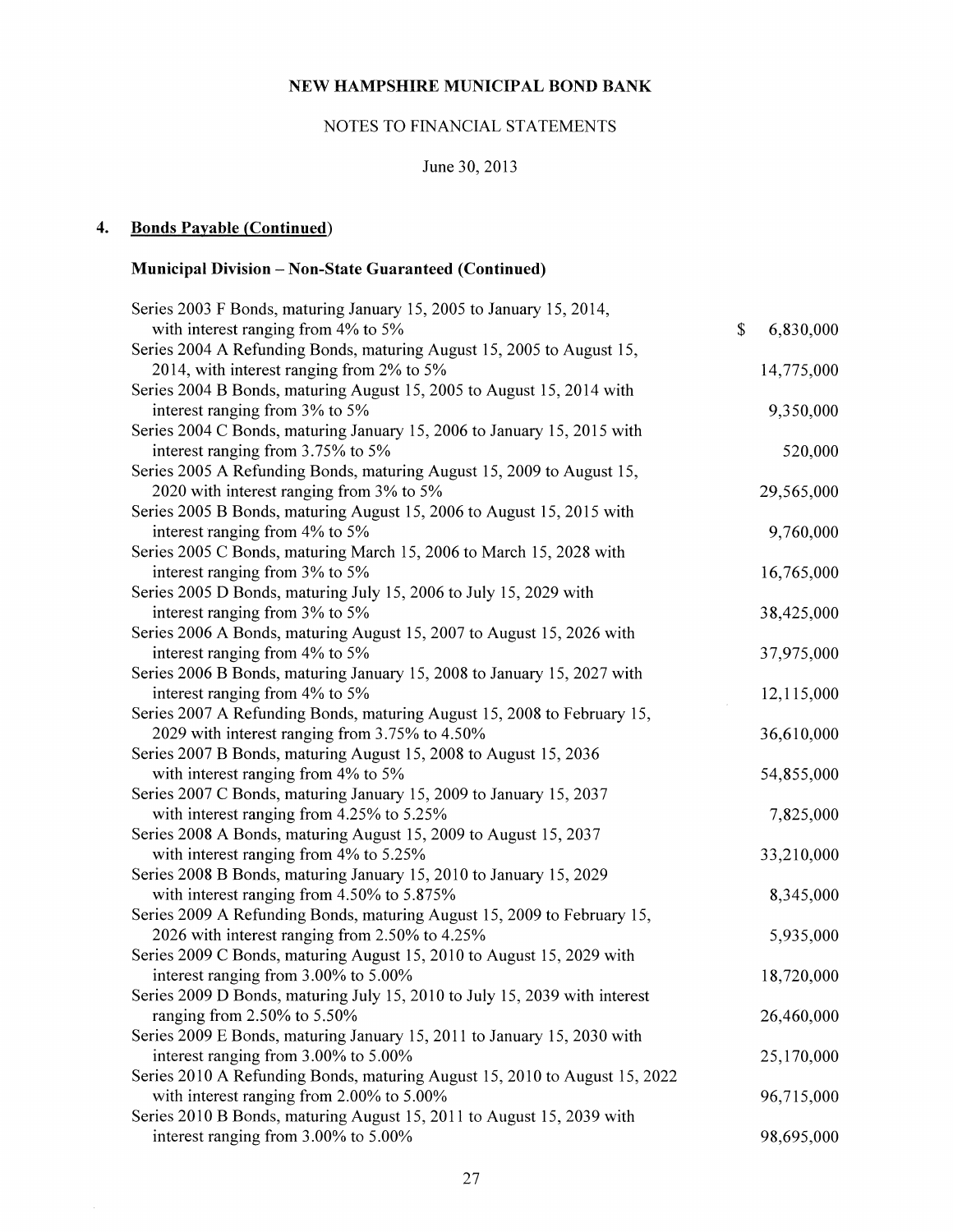#### NOTES TO FINANCIAL STATEMENTS

## June 30, 2013

## 4. Bonds Payable (Continued)

## Municipal Division- Non-State Guaranteed (Continued)

| Series 2010 D Bonds, maturing January 15, 2012 to January 15, 2031 with      |                 |
|------------------------------------------------------------------------------|-----------------|
| interest ranging from 3.00% to 5.00%                                         | \$<br>2,245,000 |
| Series 2011 A Bonds, maturing August 15, 2011 to August 15, 2021 with        |                 |
| interest ranging from 2.00% to 4.50%                                         | 7,605,000       |
| Series 2011 B Bonds, maturing August 15, 2012 to August 15, 2031 with        |                 |
| interest ranging from 2.00% to 4.00%                                         | 22,910,000      |
| Series 2011 C Bonds, maturing January 1, 2012 to January 1, 2026 with        |                 |
| interest ranging from 2.00% to 4.00%                                         | 7,240,000       |
| Series 2011 D Bonds, maturing February 15, 2012 to February 15, 2024 with    |                 |
| interest ranging from 2.00% to 5.00%                                         | 43,385,000      |
| Series 2011 E Bonds, maturing January 15, 2013 to January 15, 2041 with      |                 |
| interest ranging from 3.00% to 5.00%                                         | 33,965,000      |
| Series 2011 F Bonds, maturing from July 15, 2012 to July 15, 2021 with       |                 |
| interest ranging from 2.00% to 4.00%                                         | 5,560,000       |
| Series 2012 A Refunding Bonds, maturing August 15, 2012 to February 15, 2025 |                 |
| with interest ranging from $2.00\%$ to $5.00\%$                              | 49,210,000      |
| Series 2012 B Bonds, maturing August 15, 2013 to August 15, 2032 with        |                 |
| interest ranging from 2.00% to 5.00%                                         | 17,655,000      |
| Series 2012 C Bonds, maturing August 15, 2013 to February 15, 2039 with      |                 |
| interest ranging from 2.00% to 5.00%                                         | 37,510,000      |
| Series 2012 D Bonds, maturing February 15, 2014 to February 15, 2033 with    |                 |
| interest ranging from 2.00% to 5.00%                                         | 8,155,000       |
| Series 2013 A Refunding Bonds, maturing August 15, 2018 to August 15, 2025   |                 |
| with interest ranging from $3.00\%$ to $5.00\%$                              | 29,090,000      |
| Series 2013 B Refunding Bonds, maturing August 15, 2013 to February 15, 2020 |                 |
| with interest ranging from 0.25% to 2.10%                                    | 30,045,000      |
|                                                                              |                 |
|                                                                              | 909,300,000     |
|                                                                              |                 |
| Net unamortized original issue premium on refundings                         | 31,178,000      |
| Unamortized deferred loss on refundings                                      | (21,863,918)    |
|                                                                              |                 |
| Bonds payable                                                                | 918,614,082     |
| Current portion                                                              | 87,859,452      |
|                                                                              |                 |
| Noncurrent portion                                                           | \$830,754,630   |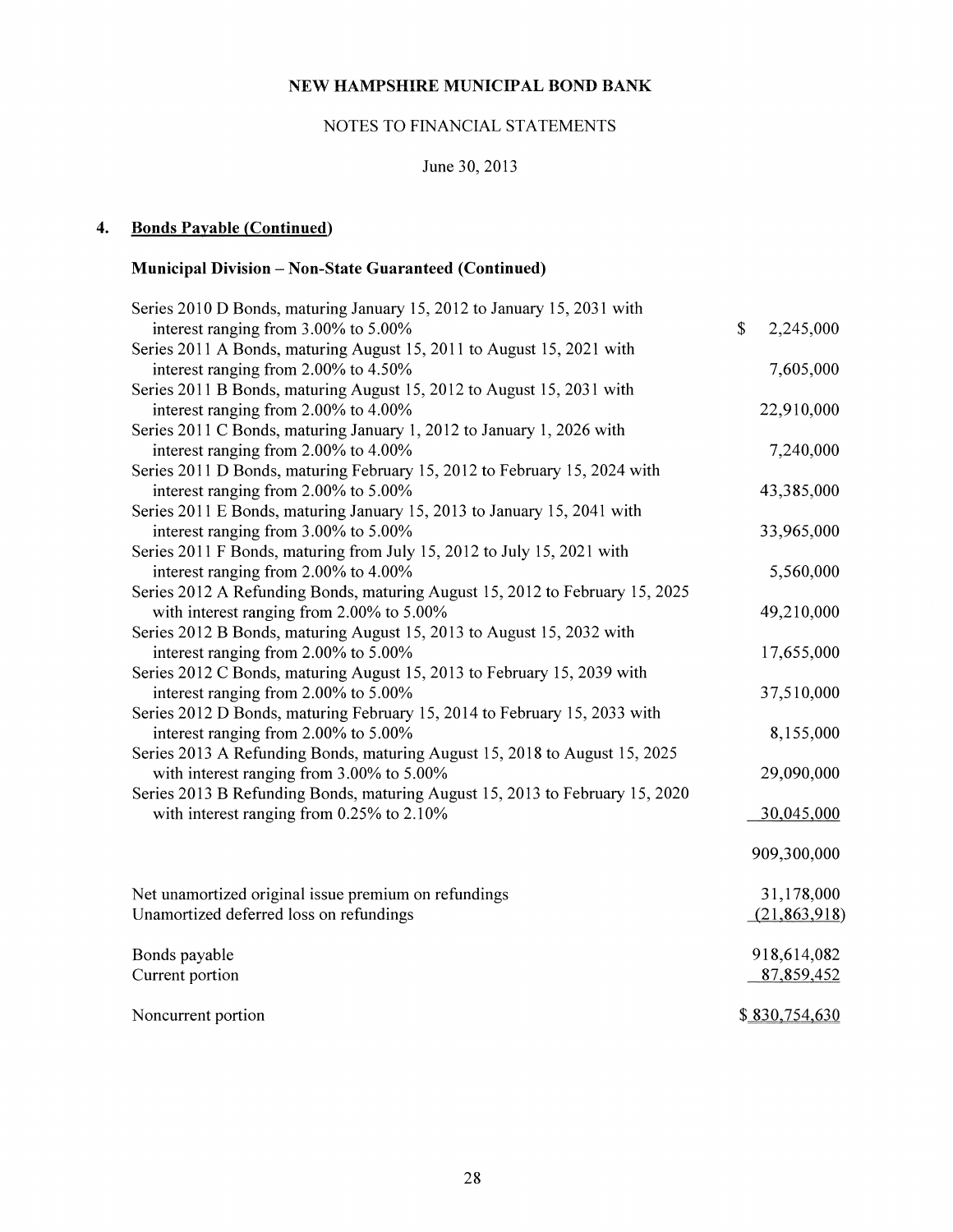#### NOTES TO FINANCIAL STATEMENTS

June 30,2013

#### 4. Bonds Payable (Continued)

The above bonds payable will mature as follows, with interest payable semiannually:

| Fiscal year     |                  |                   |                             |
|-----------------|------------------|-------------------|-----------------------------|
| Ending June 30, | Principal        | Interest          | Total                       |
| 2014            | 87,145,000<br>S. | 37,818,897<br>\$. | 124,963,897<br>$\mathbb{S}$ |
| 2015            | 68,115,000       | 34,444,905        | 102,559,905                 |
| 2016            | 66,485,000       | 31,837,008        | 98,322,008                  |
| 2017            | 66,315,000       | 29,270,858        | 95,585,858                  |
| 2018            | 56,985,000       | 26,717,319        | 83,702,319                  |
| $2019 - 2023$   | 270,105,000      | 97,614,817        | 367,719,817                 |
| $2024 - 2028$   | 167,525,000      | 45,977,733        | 213,502,733                 |
| $2029 - 2033$   | 68,760,000       | 20,750,050        | 89,510,050                  |
| $2034 - 2038$   | 36,575,000       | 9,596,434         | 46, 171, 434                |
| $2039 - 2041$   | 21,290,000       | 1,336,103         | 22,626,103                  |
|                 | \$909,300,000    | \$335,364,124     | \$1,244,664,124             |

Some bonds contain provisions for prepayment at the Bond Bank's option. All bonds are secured by the payment stream of loans receivable from governmental units or institutions. The monies in the reserve funds shall be held and applied solely to the payment of the interest and principal of the reserve fund bonds as they become due and payable and for the retirement of the reserve fund bonds. In the event of a deficiency in an interest and/or principal payment from the governmental units or institutions, transfers can be made from the general reserve funds to cover the shortfall. If this transfer creates a deficiency in the required amount of the reserve funds, the State can annually appropriate and cover such deficiency through the moral obligation. Reserve funds of one division (as defined in note 1) cannot be used to cover deficiencies of another division.

In periods of declining interest rates, the Bond Bank has refunded certain bond obligations by placing the proceeds of new bonds in an irrevocable trust to provide for all future debt service payments on the old bonds. The Bond Bank accounts for these transactions by removing the U.S. Treasury obligations and liabilities for the in-substance defeased bonds from its records, and records a deferred amount on refunding. As of June 30, 2013, defeased bonds payable by irrevocable trusts were approximately \$207,835,000.

On February 6, 2013, the Bond Bank issued \$29,090,000 in Non-State Guaranteed Fund Group bonds with an average coupon rate of 4.04% to advance refund \$30,625,000 of various outstanding maturities of the 2005B series bond with an average coupon rate of 4.34%. The net proceeds of approximately \$34,336,000 including bond premium of approximately \$5,437,000 and after payment of approximately \$191,000 in underwriting fees, insurance and other issuance costs, were used to purchase U.S. government securities which will provide for all future debt service payments on the refunded bonds. Although the advance refunding resulted in the recognition of a deferred accounting loss of approximately \$3,068,000 in the year ended June 30, 2013, the Bond Bank in effect reduced its aggregate debt service payments by approximately \$3.6 million over the next thirteen years and obtained an economic gain (difference between the present value of the old and new debt service payments) of approximately \$3,185,000. The advanced refunding resulted in a net present value savings of 10.40% of the refunded bonds.